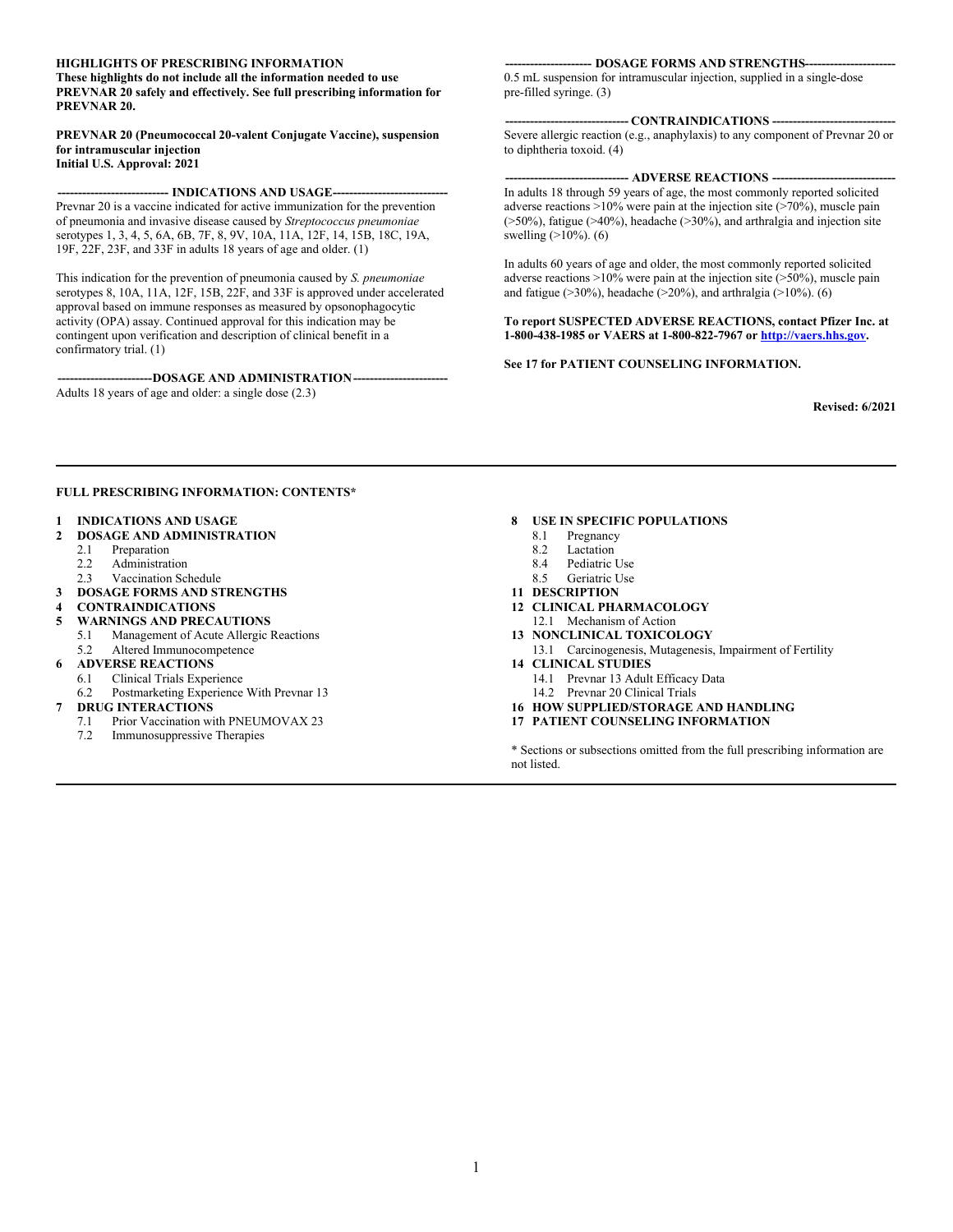### **FULL PRESCRIBING INFORMATION**

### **1 INDICATIONS AND USAGE**

Prevnar  $20<sup>TM</sup>$  is a vaccine indicated for active immunization for the prevention of pneumonia and invasive disease caused by *Streptococcus pneumoniae* serotypes 1, 3, 4, 5, 6A, 6B, 7F, 8, 9V, 10A, 11A, 12F, 14, 15B, 18C, 19A, 19F, 22F, 23F, and 33F in adults 18 years of age and older.

This indication for the prevention of pneumonia caused by *S. pneumoniae* serotypes 8, 10A, 11A, 12F, 15B, 22F, and 33F is approved under accelerated approval based on immune responses as measured by opsonophagocytic activity (OPA) assay *[see Clinical Studies (14.2)]*. Continued approval for this indication may be contingent upon verification and description of clinical benefit in a confirmatory trial.

### **2 DOSAGE AND ADMINISTRATION**

### **For intramuscular administration only.**

### **2.1 Preparation**

Do not mix Prevnar 20 with other vaccines/products in the same syringe.

### **Step 1. Resuspend drug product**

Hold the pre-filled syringe horizontally between the thumb and the forefinger and shake vigorously until the vaccine is a homogeneous white suspension. Do not use the vaccine if it cannot be re-suspended.

### **Step 2. Visual inspection**

Visually inspect the vaccine for large particulate matter and discoloration prior to administration. Do not use if large particulate matter or discoloration is found. If the vaccine is not a homogeneous suspension, repeat Steps 1 and 2.

#### **Step 3. Remove syringe cap**

Remove the syringe cap by slowly turning the cap counterclockwise while holding the Luer lock adapter.

Avoid pressing the syringe plunger rod while removing the syringe cap.

#### **Step 4. Attach a sterile needle**

Hold the Luer lock adapter and attach a needle appropriate for intramuscular administration to the pre-filled syringe by turning clockwise.

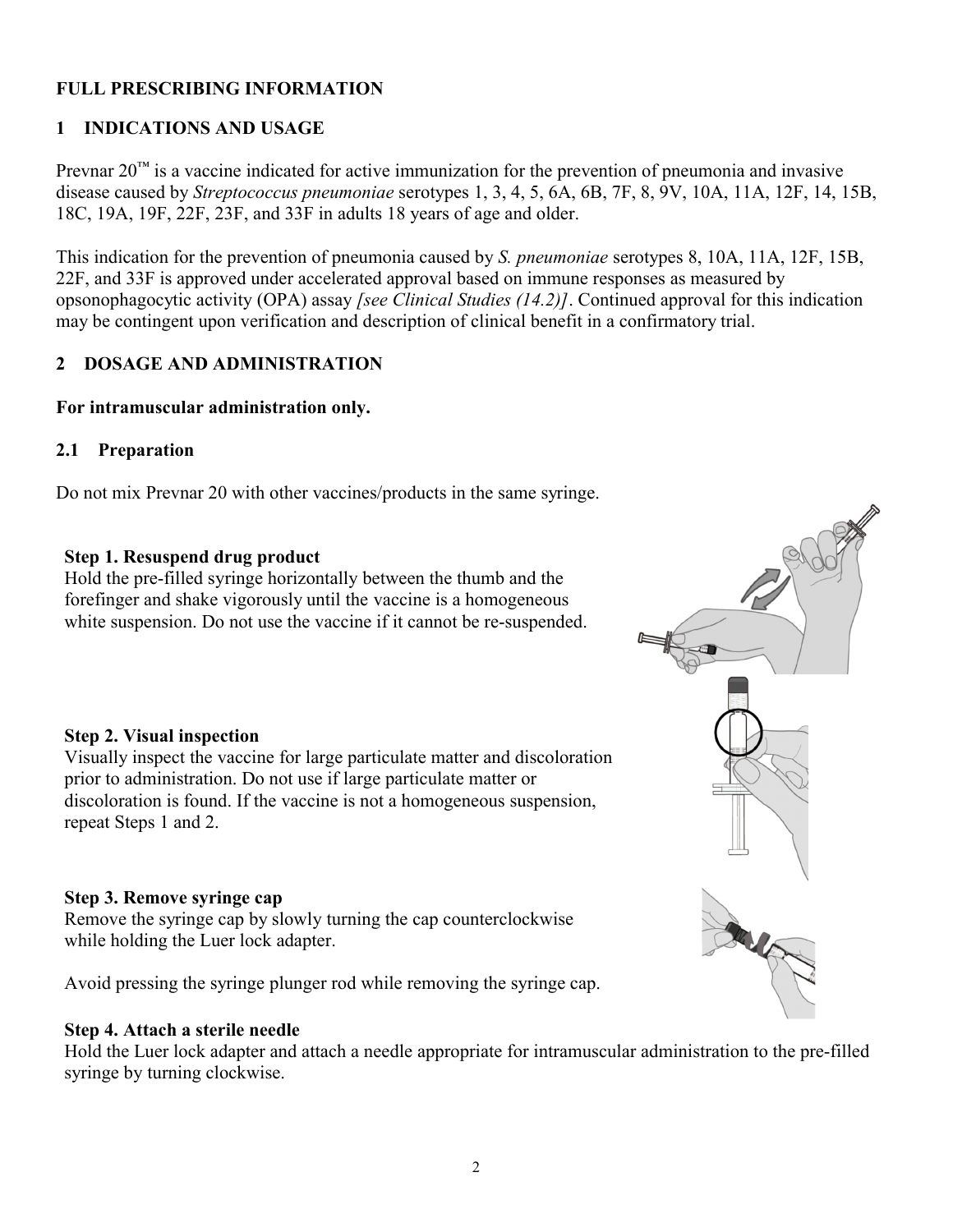### **2.2 Administration**

For intramuscular injection only.

Each 0.5 mL dose is to be injected intramuscularly using a sterile needle attached to the supplied pre-filled syringe.

## **2.3 Vaccination Schedule**

Prevnar 20 is administered as a single dose.

## **3 DOSAGE FORMS AND STRENGTHS**

Prevnar 20 is a suspension for intramuscular injection available in a 0.5 mL single-dose pre-filled syringe.

## **4 CONTRAINDICATIONS**

Severe allergic reaction (e.g., anaphylaxis) to any component of Prevnar 20 or to diphtheria toxoid *[see Description (11)]*.

## **5 WARNINGS AND PRECAUTIONS**

### **5.1 Management of Acute Allergic Reactions**

Appropriate medical treatment and supervision used to manage immediate allergic reactions must be immediately available should an acute anaphylactic reaction occur following administration of Prevnar 20.

### **5.2 Altered Immunocompetence**

Safety and immunogenicity data on Prevnar 20 are not available for individuals in immunocompromised groups and vaccination should be considered on an individual basis.

Based on experience with pneumococcal vaccines, individuals with altered immunocompetence may have reduced immune responses to Prevnar 20.

## **6 ADVERSE REACTIONS**

In adults 18 through 59 years of age, the most commonly reported solicited adverse reactions >10% were pain at the injection site ( $>70\%$ ), muscle pain ( $>50\%$ ), fatigue ( $>40\%$ ), headache ( $>30\%$ ), and arthralgia and injection site swelling  $(>10\%)$ .

In adults 60 years of age and older, the most commonly reported solicited adverse reactions >10% were pain at the injection site ( $>50\%$ ), muscle pain and fatigue ( $>30\%$ ), headache ( $>20\%$ ), and arthralgia ( $>10\%$ ).

## **6.1 Clinical Trials Experience**

Because clinical trials are conducted under widely varying conditions, adverse reaction rates observed in the clinical trials of a vaccine cannot be directly compared to rates in the clinical trials of another vaccine and may not reflect the rates observed in practice.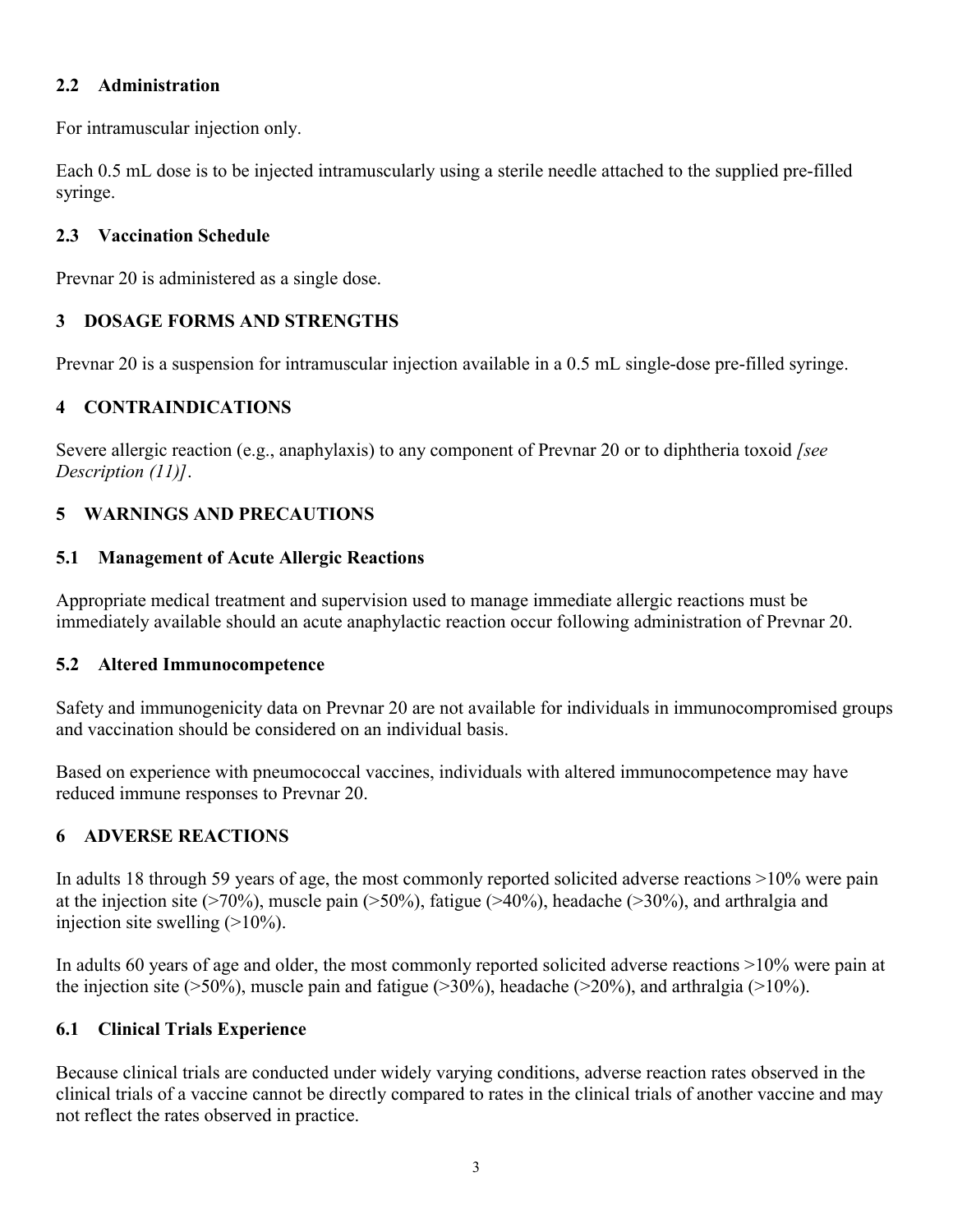The safety of a single dose of Prevnar 20 in adults 18 years of age and older was evaluated in five randomized, active-controlled, multicenter clinical trials and one open-label, multicenter clinical trial. All of the trials were conducted in the United States and 2 of the trials also enrolled participants (N=172) in Sweden. Across the 6 trials, 4552 adults received Prevnar 20 and 2496 received active control vaccine.

### Pneumococcal Vaccine Naïve Adults 18 Years of Age and Older

The safety of Prevnar 20 in adults 18 years of age and older with no history of pneumococcal vaccination was evaluated in five studies (Studies 1-5). In the main cohort of Study 1 (NCT03760146) and in Study 2 (NCT03313037), participants ≥60 years of age and participants 60 through 64 years of age, respectively, received a single dose of Prevnar 20 followed 1 month later with administration of saline placebo or received a single dose of Prevnar 13 followed 1 month later with a dose of PNEUMOVAX® 23 (PPSV23). The 2 other cohorts of Study 1, participants 50 through 59 years of age and participants 18 through 49 years of age, received a single vaccination with Prevnar 20 or Prevnar 13. In Study 3 (NCT03828617), participants 18 through 49 years of age received a single vaccination with Prevnar 20 or Prevnar 13. In Studies 4 (NCT02955160) and 5 (NCT03642847), which were smaller studies conducted early in the clinical development of Prevnar 20, participants 18 through 49 years of age received a single dose of Prevnar 20 or an active control (Tdap or Prevnar 13).

### Adults ≥65 Years of Age Previously Immunized with a Pneumococcal Vaccine

The safety of Prevnar 20 in adults 65 years of age and older with pneumococcal vaccination given as routine care prior to enrollment was assessed in Study 6 (NCT03835975). Participants were enrolled into 1 of 3 cohorts based on their prior pneumococcal vaccination history (PPSV23 only  $\geq 1$  to  $\leq 5$  years prior to enrollment, Prevnar 13 only ≥6 months prior to enrollment, or Prevnar 13 followed by PPSV23 [with PPSV23 given ≥1 year prior to enrollment]). Participants in 2 of the cohorts received a single vaccination with Prevnar 20 or control pneumococcal vaccine (Prevnar 13), and the other cohort received a single vaccination with Prevnar 20. only.

### Demographics of Trial Participants

In the three main trials (Studies 1, 3, and 6), participants were predominantly female (52.0% to 65.9%) across groups defined by age and prior pneumococcal vaccination status within the Prevnar 20 and control vaccine groups. Across all 3 trials combined, 59.8% of participants were 60 years of age and older, 6.9% were 50 through 59 years of age, and 33.3% were 18 through 49 years of age. In Studies 1 and 3, participants were 80.7% White, 14.2% Black, 2.1% Asian, and 10.3% Hispanic. In Study 6, participants were predominantly White (92.4%). Participants were primarily from the United States; however a portion of participants 65 years of age and older were enrolled from Sweden in Study 1 (5.7% of participants 60 years of age and older in that study) and also in Study 6 (35.5% of participants with prior PPSV23 only).

In the three main trials, participants with pre-existing underlying diseases were enrolled if the medical condition was stable (did not require a significant change in therapy in the 6 weeks before receipt of study vaccine or any hospitalization for worsening disease within 12 weeks before receipt of study vaccine). In Study 1, approximately one-third of all participants had risk factors that placed them at increased risk for serious pneumococcal disease, including smoking (12.9%), stable medical conditions of chronic cardiovascular disease (5.5%), chronic pulmonary disease including asthma (8.7%), chronic liver disease (0.4%), and diabetes mellitus  $(13.9\%)$ .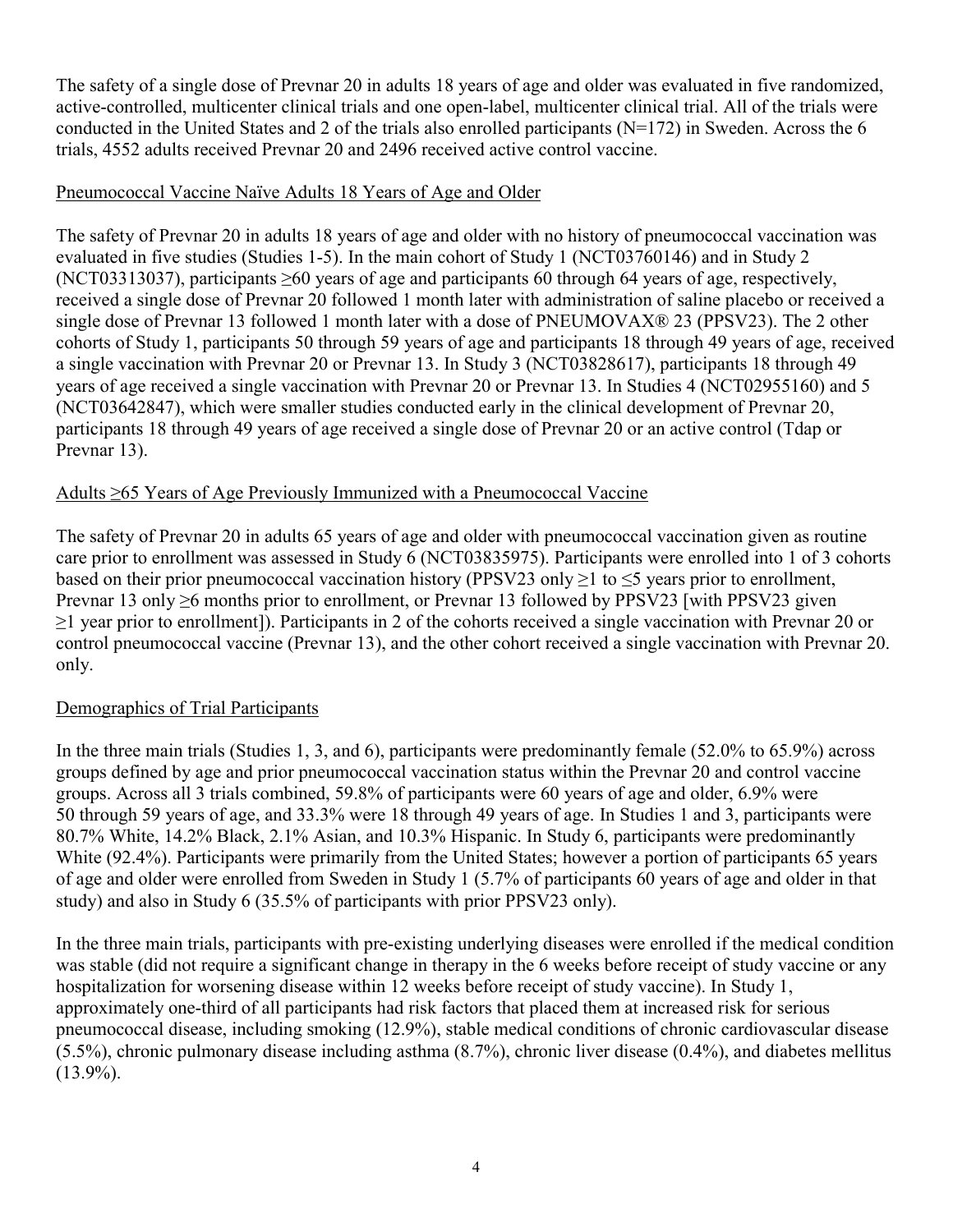### Safety Monitoring

Solicited adverse reactions for Prevnar 20 in the three main trials were monitored in participants recording daily into an electronic diary their local adverse reactions for 10 consecutive days and systemic reactions for 7 consecutive days following vaccination. Across all trials, serious and nonserious adverse events were collected for 1 month after each vaccination. Safety follow-up of serious adverse events (SAEs) continued through 6 months after vaccination with Prevnar 20 or Prevnar 13 (or other appropriate control vaccine), as applicable. Newly diagnosed chronic medical conditions occurring within 6 months after vaccination were also collected via telephone contact.

### Serious Adverse Events

Across all 6 clinical trials combined, performed in adults of all ages, naïve to and with prior pneumococcal vaccination, the proportion of participants reporting 1 or more SAEs within 6 months after vaccination with Prevnar 20 was 1.5% (67 of 4552 participants). This was similar to the proportion of participants with SAEs after vaccination with Prevnar 13 or other applicable control vaccine (1.8%, 44 of 2496). The proportions of participants with SAEs occurring within 1 month after vaccination with Prevnar 20 or with Prevnar 13 or other applicable control vaccine were both 0.4% (19 of 4552 participants and 11 of 2496 participants, respectively). There were no notable patterns or imbalances between vaccine groups for specific categories of serious adverse events that would suggest a causal relationship to Prevnar 20.

### Solicited Adverse Reactions

The frequency and severity of the local adverse reactions (redness, swelling, and pain at the injection site) prompted daily in the 10 days after Prevnar 20 vaccination in adults naïve to pneumococcal vaccination (Study 1) and in adults with prior pneumococcal vaccination (Study 6) are shown in Table 1 and Table 2, respectively. The frequency and severity of the systemic adverse reactions (fever, fatigue, headache, muscle pain, and joint pain) prompted daily in the 7 days after Prevnar 20 vaccination in adults naïve to pneumococcal vaccination (Study 1) and in adults with prior pneumococcal vaccination (Study 6) are shown in Table 3 and Table 4, respectively.

|                           | 18-49 Years of Age                                |                                     | 50-59 Years of Age                         |                                              | $\geq 60$ Years of Age                                  |                                                          |
|---------------------------|---------------------------------------------------|-------------------------------------|--------------------------------------------|----------------------------------------------|---------------------------------------------------------|----------------------------------------------------------|
|                           |                                                   |                                     |                                            | <b>Vaccine Group</b>                         |                                                         |                                                          |
|                           | <b>Prevnar 20</b><br>$(N^b=335)$<br>$\frac{0}{0}$ | Prevnar 13<br>$(N^{b=112})$<br>$\%$ | Prevnar 20<br>$(N^b=331)$<br>$\frac{0}{0}$ | Prevnar 13<br>$(N^{b=111})$<br>$\frac{0}{0}$ | Prevnar<br>20/Saline<br>$(N^{b=1505})$<br>$\frac{0}{0}$ | Prevnar 13/<br>PPSV23<br>$(N^{b=1483})$<br>$\frac{0}{0}$ |
| <b>Local Reaction</b>     |                                                   |                                     |                                            |                                              |                                                         |                                                          |
| Pain at injection         |                                                   |                                     |                                            |                                              |                                                         |                                                          |
| site <sup>e</sup>         |                                                   |                                     |                                            |                                              |                                                         |                                                          |
| Any <sup>d</sup>          | 81.2                                              | 82.1                                | 72.5                                       | 69.4                                         | 55.4                                                    | 54.1                                                     |
| Mild                      | 42.7                                              | 52.7                                | 53.5                                       | 52.3                                         | 45.3                                                    | 44.6                                                     |
| Moderate                  | 38.2                                              | 28.6                                | 17.8                                       | 16.2                                         | 9.9                                                     | 9.2                                                      |
| Severe                    | 0.3                                               | 0.9                                 | 1.2                                        | 0.9                                          | 0.2                                                     | 0.3                                                      |
| Swelling <sup>c</sup>     |                                                   |                                     |                                            |                                              |                                                         |                                                          |
| Any $(>2.0 \text{ cm})^d$ | 11.6                                              | 12.5                                | 8.8                                        | 10.8                                         | 7.5                                                     | 8.0                                                      |
| Mild                      | 7.2                                               | 8.9                                 | 5.7                                        | 7.2                                          | 4.8                                                     | 4.9                                                      |
| Moderate                  | 4.5                                               | 3.6                                 | 3.0                                        | 3.6                                          | 2.4                                                     | 2.8                                                      |
| Severe                    | $\boldsymbol{0}$                                  | $\mathbf{0}$                        | $\boldsymbol{0}$                           | $\overline{0}$                               | 0.3                                                     | 0.3                                                      |

### **Table 1. Percentage of Participants With Solicited Local Adverse Reactions, by Maximum Severity, Within 10 Days After Vaccination in Pneumococcal Vaccine-Naïve Adults - Study 1<sup>a</sup>**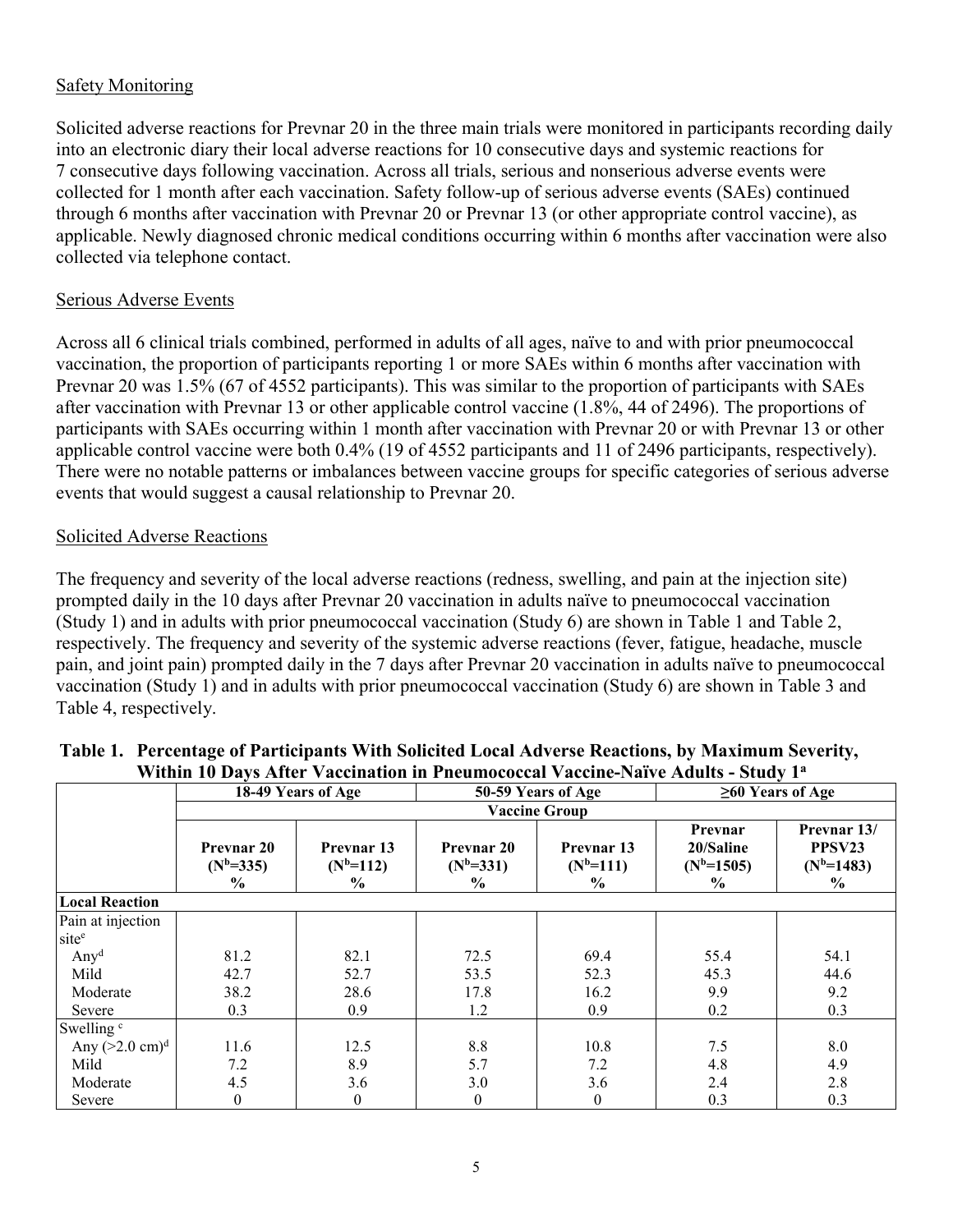|                           |                                                    | 18-49 Years of Age                           |                                            | 50-59 Years of Age                           |                                                         | $\geq 60$ Years of Age                                      |  |
|---------------------------|----------------------------------------------------|----------------------------------------------|--------------------------------------------|----------------------------------------------|---------------------------------------------------------|-------------------------------------------------------------|--|
|                           |                                                    |                                              |                                            | <b>Vaccine Group</b>                         |                                                         |                                                             |  |
|                           | <b>Prevnar 20</b><br>$(N^b=335)$<br>$\frac{6}{10}$ | Prevnar 13<br>$(N^{b=112})$<br>$\frac{0}{0}$ | Prevnar 20<br>$(N^b=331)$<br>$\frac{0}{0}$ | Prevnar 13<br>$(N^{b=111})$<br>$\frac{0}{0}$ | Prevnar<br>20/Saline<br>$(N^{b=1505})$<br>$\frac{0}{0}$ | Prevnar 13/<br>PPSV <sub>23</sub><br>$(N^{b=1483})$<br>$\%$ |  |
| Redness <sup>c</sup>      |                                                    |                                              |                                            |                                              |                                                         |                                                             |  |
| Any $(>2.0 \text{ cm})^d$ | 9.0                                                | 9.8                                          | 8.2                                        | 5.4                                          | 7.3                                                     | 6.2                                                         |  |
| Mild                      | 3.0                                                | 5.4                                          | 5.1                                        | 2.7                                          | 3.7                                                     | 3.8                                                         |  |
| Moderate                  | 5.4                                                | 4.5                                          | 2.7                                        | 2.7                                          | 2.8                                                     | 2.2                                                         |  |
| Severe                    | 0.6                                                |                                              | 0.3                                        | $\overline{0}$                               | 0.8                                                     | 0.2                                                         |  |
| Any local                 |                                                    |                                              |                                            |                                              |                                                         |                                                             |  |
| reaction                  | 81.2                                               | 82.1                                         | 72.8                                       | 70.3                                         | 57.4                                                    | 56.0                                                        |  |

#### **Table 1. Percentage of Participants With Solicited Local Adverse Reactions, by Maximum Severity, Within 10 Days After Vaccination in Pneumococcal Vaccine-Naïve Adults - Study 1<sup>a</sup>**

a. Study 1 was conducted in the United States and in Sweden (NCT03760146).

b. N = number of participants with any e-diary data reported after vaccination (after Vaccination 1 [Prevnar 20 or Prevnar 13] for Study 1 participants 60 years of age and older). This value is the denominator for the percentage calculations.

c. Diameters were measured in caliper units of whole numbers from 1 to 21 or 21+. One caliper unit = 0.5 cm. Measurements were rounded up to the nearest whole number. Intensity of redness and swelling were then characterized as follows: mild is >2.0 to 5.0 cm; moderate is >5.0 to 10.0 cm; severe is >10.0 cm.

d. "Any" includes all participants who reported a reaction as "mild", "moderate", or "severe" during Day 1 to Day 10 after vaccination.

e. Mild = does not interfere with activity; moderate = interferes with activity; severe = prevents daily activity.

f. "Any local reaction" includes all participants who reported any injection site reaction (pain, swelling, or redness) as "mild", "moderate", or "severe" during Day 1 to Day 10 after vaccination.

#### **Table 2. Percentage of Participants With Solicited Local Adverse Reactions, by Maximum Severity, Within 10 Days After Vaccination in Adults 65 Years of Age and Older With Prior Pneumococcal Vaccination – Study 6a,b**

|                                    | Prior Pneumococcal Vaccination Status <sup>c</sup> |                           |                           |                       |                           |  |  |
|------------------------------------|----------------------------------------------------|---------------------------|---------------------------|-----------------------|---------------------------|--|--|
|                                    |                                                    | PPSV23                    |                           | Prevnar 13            |                           |  |  |
|                                    |                                                    |                           | <b>Vaccine Group</b>      |                       |                           |  |  |
|                                    | Prevnar 20<br>$(N^d=253)$                          | Prevnar 13<br>$(N^d=121)$ | Prevnar 20<br>$(N^d=245)$ | PPSV23<br>$(N^d=126)$ | Prevnar 20<br>$(N^d=125)$ |  |  |
|                                    | $\frac{6}{9}$                                      | $\frac{6}{9}$             | $\frac{6}{9}$             | $\%$                  | $\frac{6}{10}$            |  |  |
| <b>Local Reaction</b>              |                                                    |                           |                           |                       |                           |  |  |
| Pain at the injection              |                                                    |                           |                           |                       |                           |  |  |
| siteg                              |                                                    |                           |                           |                       |                           |  |  |
| Any <sup>f</sup>                   | 50.2                                               | 43.0                      | 61.2                      | 56.3                  | 52.8                      |  |  |
| Mild                               | 45.8                                               | 38.8                      | 54.7                      | 40.5                  | 47.2                      |  |  |
| Moderate                           | 4.3                                                | 3.3                       | 6.1                       | 14.3                  | 5.6                       |  |  |
| Severe                             | $\theta$                                           | 0.8                       | 0.4                       | 1.6                   | $\mathbf{0}$              |  |  |
| Swelling <sup>e</sup>              |                                                    |                           |                           |                       |                           |  |  |
| Any $(>2.0 \text{ cm})^{\text{f}}$ | 9.9                                                | 6.6                       | 9.4                       | 14.3                  | 4.0                       |  |  |
| Mild                               | 5.1                                                | 6.6                       | 5.7                       | 6.3                   | 1.6                       |  |  |
| Moderate                           | 3.6                                                | $\mathbf{0}$              | 3.7                       | 7.1                   | 2.4                       |  |  |
| Severe                             | 1.2                                                | $\boldsymbol{0}$          | $\boldsymbol{0}$          | 0.8                   | $\boldsymbol{0}$          |  |  |
| Redness <sup>e</sup>               |                                                    |                           |                           |                       |                           |  |  |
| Any $(>2.0 \text{ cm})^{\text{f}}$ | 7.9                                                | 2.5                       | 8.6                       | 12.7                  | 4.8                       |  |  |
| Mild                               | 3.6                                                | 1.7                       | 2.9                       | 4.8                   | 1.6                       |  |  |
| Moderate                           | 3.2                                                | 0.8                       | 5.3                       | 7.1                   | 3.2                       |  |  |
| Severe                             | 1.2                                                | $\theta$                  | 0.4                       | 0.8                   | $\theta$                  |  |  |
| Any local reaction <sup>h</sup>    | 53.0                                               | 43.8                      | 64.1                      | 57.9                  | 54.4                      |  |  |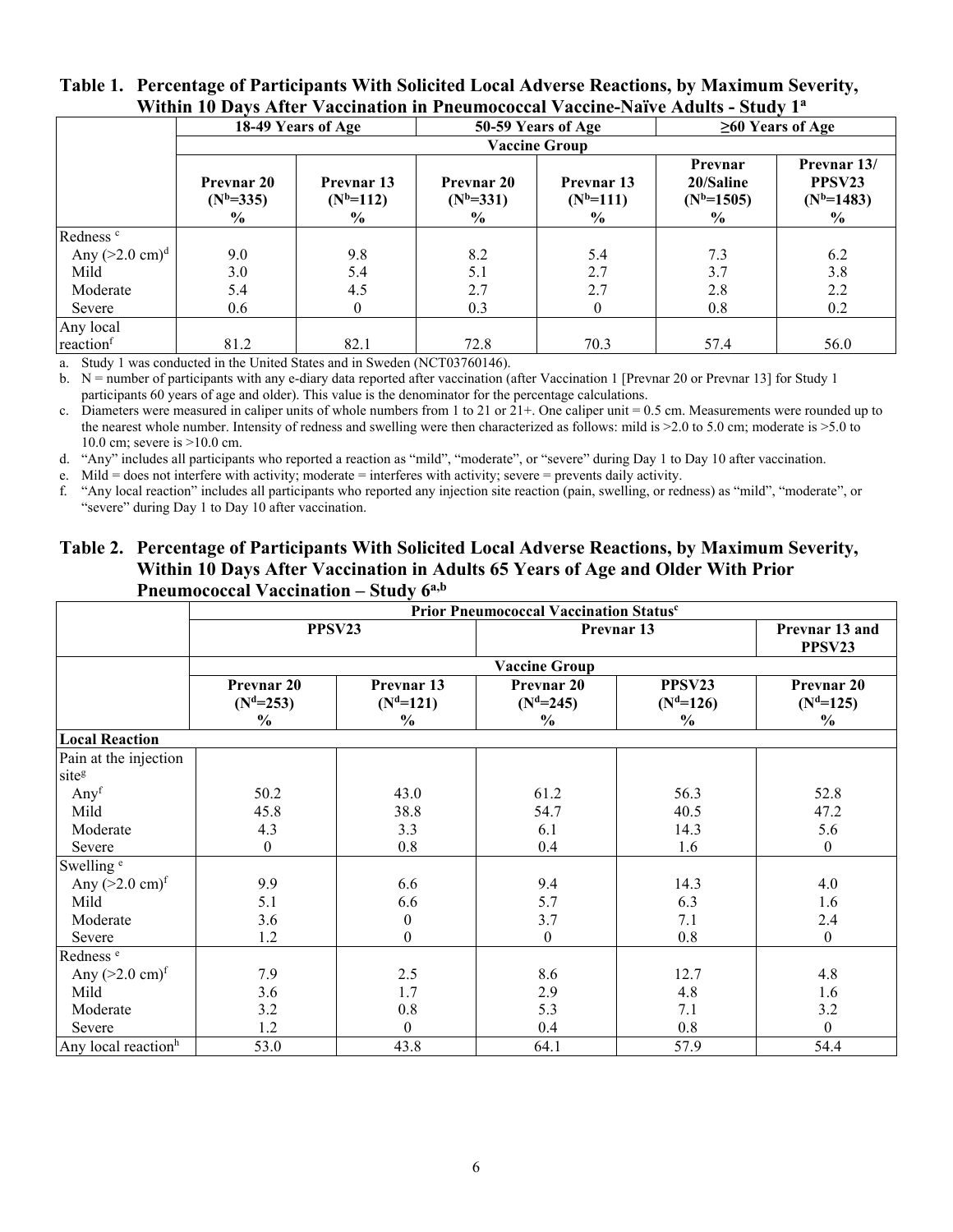### **Table 2. Percentage of Participants With Solicited Local Adverse Reactions, by Maximum Severity, Within 10 Days After Vaccination in Adults 65 Years of Age and Older With Prior Pneumococcal Vaccination – Study 6a,b**

|                                  | <b>Prior Pneumococcal Vaccination Statusce</b> |                                  |                                      |                                  |  |  |  |  |
|----------------------------------|------------------------------------------------|----------------------------------|--------------------------------------|----------------------------------|--|--|--|--|
|                                  | PPSV <sub>23</sub>                             | <b>Prevnar 13</b>                | Prevnar 13 and<br>PPSV <sub>23</sub> |                                  |  |  |  |  |
|                                  |                                                | <b>Vaccine Group</b>             |                                      |                                  |  |  |  |  |
| <b>Prevnar 20</b><br>$(N^d=253)$ | <b>Prevnar 13</b><br>$(N^d=121)$               | <b>Prevnar 20</b><br>$(N^d=245)$ | PPSV <sub>23</sub><br>$(Nd=126)$     | <b>Prevnar 20</b><br>$(N^d=125)$ |  |  |  |  |
| $\frac{0}{0}$                    | $\frac{0}{0}$                                  | $\frac{0}{0}$                    | $\frac{6}{6}$                        | $\frac{0}{0}$                    |  |  |  |  |

a. Study 6 was conducted in the United States and in Sweden (NCT03835975)

b. Open-label administration of Prevnar 20.

c. Includes participants who previously received either PPSV23  $\geq$ 1 to  $\leq$ 5 years before enrollment (PPSV23), Prevnar 13  $\geq$ 6 months before enrollment (Prevnar 13), or Prevnar 13 followed by PPSV23  $\geq$ 1 year before enrollment (Prevnar 13 and PPSV23) in the study.

d.  $N =$  number of participants with any e-diary data reported after vaccination. This value is the denominator for the percentage calculations. e. Diameters were measured in caliper units of whole numbers from 1 to 21 or 21+. One caliper unit = 0.5 cm. Measurements were rounded up to the nearest whole number. Intensity of redness and swelling were then characterized as follows: mild is >2.0 to 5.0 cm; moderate is >5.0 to 10.0 cm; severe is >10.0 cm.

f. "Any" includes all participants who reported a reaction as "mild", "moderate", or "severe" during Day 1 to Day 10 after vaccination.

g. Mild = does not interfere with activity; moderate = interferes with activity; severe = prevents daily activity.

h. "Any local reaction" includes all participants who reported any injection site reaction (pain, swelling, or redness) as "mild", "moderate", or "severe" during Day 1 to Day 10 after vaccination.

#### **Table 3. Percentage of Participants With Solicited Systemic Reactions, by Maximum Severity, Within 7 Days After Vaccination in Pneumococcal Vaccine-Naïve Adults – Study 1<sup>a</sup>**

|                                    |                                            | 18 through 49 Years of Age                   |                                                       | 50 through 59 Years of Age                 | $\geq 60$ Years of Age                                  |                                                         |
|------------------------------------|--------------------------------------------|----------------------------------------------|-------------------------------------------------------|--------------------------------------------|---------------------------------------------------------|---------------------------------------------------------|
|                                    |                                            |                                              |                                                       | <b>Vaccine Group</b>                       |                                                         |                                                         |
|                                    | Prevnar 20<br>$(N^b=335)$<br>$\frac{0}{0}$ | Prevnar 13<br>$(N^{b=112})$<br>$\frac{0}{0}$ | Prevnar <sub>20</sub><br>$(N^b=331)$<br>$\frac{0}{0}$ | Prevnar 13<br>$(N^b=111)$<br>$\frac{0}{0}$ | Prevnar<br>20/Saline<br>$(N^{b=1505})$<br>$\frac{0}{0}$ | Prevnar<br>13/PPSV23<br>$(N^{b=1483})$<br>$\frac{0}{0}$ |
| <b>Systemic Reaction</b>           |                                            |                                              |                                                       |                                            |                                                         |                                                         |
| Muscle pain <sup>c</sup>           |                                            |                                              |                                                       |                                            |                                                         |                                                         |
| Any <sup>d</sup>                   | 66.6                                       | 74.1                                         | 49.8                                                  | 49.5                                       | 39.1                                                    | 37.3                                                    |
| Mild                               | 36.4                                       | 42.0                                         | 33.8                                                  | 31.5                                       | 28.9                                                    | 26.8                                                    |
| Moderate                           | 29.0                                       | 31.3                                         | 15.4                                                  | 17.1                                       | 9.8                                                     | 10.0                                                    |
| Severe                             | 1.2                                        | 0.9                                          | 0.6                                                   | 0.9                                        | 0.4                                                     | 0.5                                                     |
| Fatigue <sup>c</sup>               |                                            |                                              |                                                       |                                            |                                                         |                                                         |
| Any <sup>d</sup>                   | 42.7                                       | 43.8                                         | 39.3                                                  | 36.0                                       | 30.2                                                    | 30.7                                                    |
| Mild                               | 18.8                                       | 20.5                                         | 21.1                                                  | 18.0                                       | 16.1                                                    | 17.5                                                    |
| Moderate                           | 22.1                                       | 19.6                                         | 17.2                                                  | 15.3                                       | 12.8                                                    | 11.9                                                    |
| Severe                             | 1.8                                        | 3.6                                          | 0.9                                                   | 2.7                                        | 1.2                                                     | 1.2                                                     |
| Headachec                          |                                            |                                              |                                                       |                                            |                                                         |                                                         |
| Any <sup>d</sup>                   | 38.8                                       | 33.9                                         | 32.3                                                  | 36.0                                       | 21.5                                                    | 23.3                                                    |
| Mild                               | 21.5                                       | 16.1                                         | 20.5                                                  | 21.6                                       | 15.5                                                    | 17.0                                                    |
| Moderate                           | 14.6                                       | 17.0                                         | 10.9                                                  | 13.5                                       | 5.4                                                     | 5.9                                                     |
| Severe                             | 2.7                                        | 0.9                                          | 0.9                                                   | 0.9                                        | 0.7                                                     | 0.3                                                     |
| Joint pain <sup>c</sup>            |                                            |                                              |                                                       |                                            |                                                         |                                                         |
| Any <sup>d</sup>                   | 13.4                                       | 17.9                                         | 15.4                                                  | 20.7                                       | 12.6                                                    | 13.7                                                    |
| Mild                               | 6.3                                        | 8.9                                          | 10.6                                                  | 12.6                                       | 6.9                                                     | 7.1                                                     |
| Moderate                           | 7.2                                        | 8.0                                          | 4.8                                                   | 7.2                                        | 5.4                                                     | 6.3                                                     |
| Severe                             | $\boldsymbol{0}$                           | 0.9                                          | $\boldsymbol{0}$                                      | 0.9                                        | 0.3                                                     | 0.2                                                     |
| Fever                              |                                            |                                              |                                                       |                                            |                                                         |                                                         |
| $\geq$ 38.0°C                      | 1.2                                        | 1.8                                          | 1.5                                                   | 0.9                                        | 0.9                                                     | 0.8                                                     |
| $\geq$ 38.0°C to 38.4°C            | 0.6                                        | $\boldsymbol{0}$                             | 0.6                                                   | 0.9                                        | 0.3                                                     | 0.4                                                     |
| >38.4°C to 38.9°C                  | 0.3                                        | $\theta$                                     | 0.3                                                   | $\boldsymbol{0}$                           | 0.3                                                     | 0.2                                                     |
| >38.9°C to 40.0°C                  | 0.3                                        | 1.8                                          | 0.3                                                   | $\mathbf{0}$                               | $\mathbf{0}$                                            | $\overline{0}$                                          |
| $>40.0$ °C                         | $\theta$                                   | $\Omega$                                     | 0.3                                                   | $\theta$                                   | 0.3                                                     | 0.2                                                     |
| Any systemic reaction <sup>e</sup> | 79.4                                       | 83.0                                         | 69.5                                                  | 67.6                                       | 55.2                                                    | 55.4                                                    |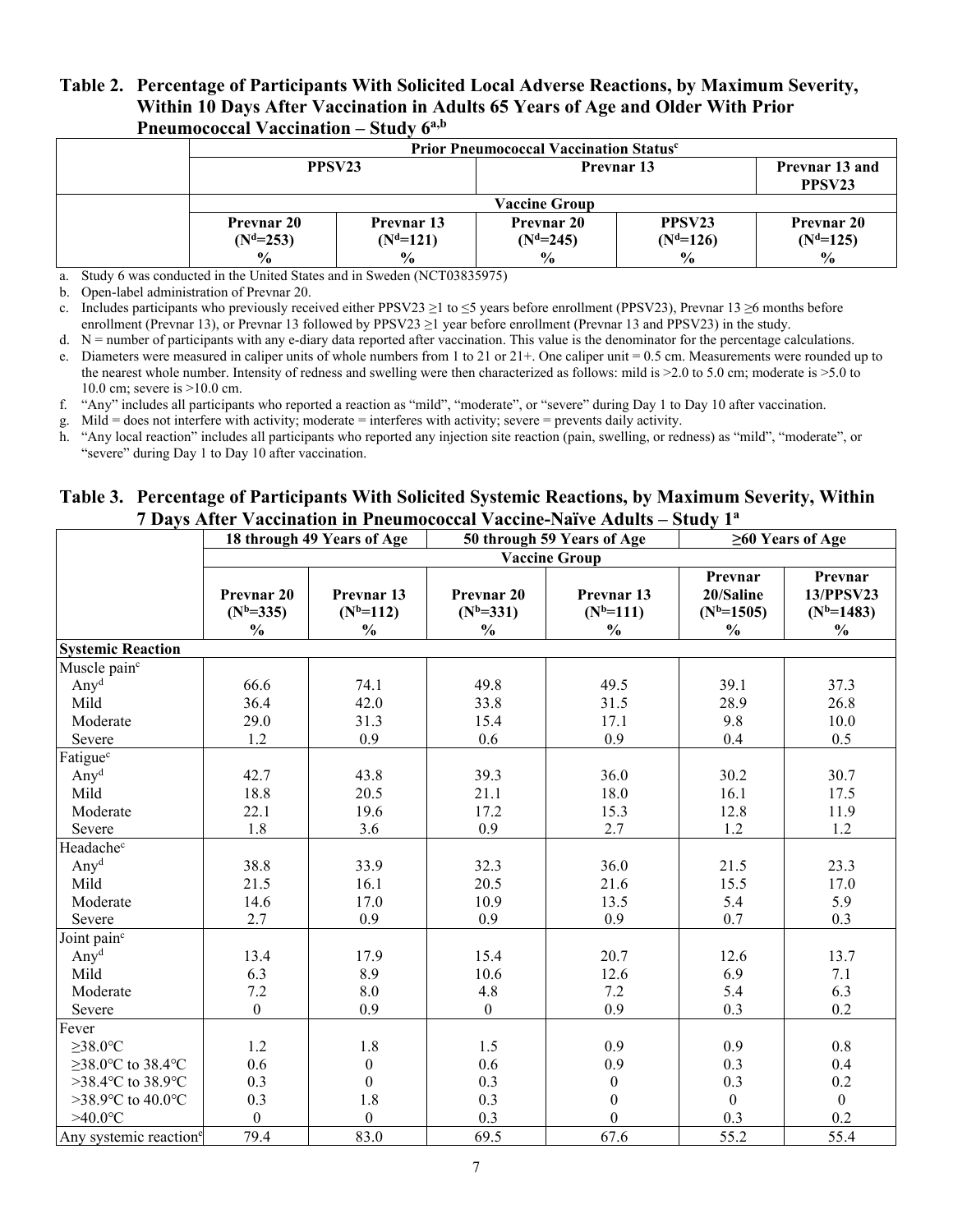#### **Table 3. Percentage of Participants With Solicited Systemic Reactions, by Maximum Severity, Within 7 Days After Vaccination in Pneumococcal Vaccine-Naïve Adults – Study 1<sup>a</sup>**

|                              |                                                   | 18 through 49 Years of Age                          | 50 through 59 Years of Age                        |                                                   | $\geq 60$ Years of Age                                  |                                                |  |  |
|------------------------------|---------------------------------------------------|-----------------------------------------------------|---------------------------------------------------|---------------------------------------------------|---------------------------------------------------------|------------------------------------------------|--|--|
|                              |                                                   |                                                     |                                                   | <b>Vaccine Group</b>                              |                                                         |                                                |  |  |
|                              | <b>Prevnar 20</b><br>$(N^b=335)$<br>$\frac{0}{0}$ | <b>Prevnar</b> 13<br>$(N^{b=112})$<br>$\frac{6}{9}$ | <b>Prevnar 20</b><br>$(N^b=331)$<br>$\frac{6}{9}$ | <b>Prevnar</b> 13<br>$(N^b=111)$<br>$\frac{6}{9}$ | Prevnar<br>20/Saline<br>$(N^{b=1505})$<br>$\frac{6}{6}$ | Prevnar<br>13/PPSV23<br>$(N^{b=1483})$<br>$\%$ |  |  |
| Use of antipyretic or        |                                                   |                                                     |                                                   |                                                   |                                                         |                                                |  |  |
| pain medication <sup>f</sup> | 25.7                                              | 23.2                                                | 24.5                                              | 27.9                                              | 18.5                                                    | 20.4                                           |  |  |

a. Study 1 was conducted in the United States and in Sweden (NCT03760146).

b.  $N =$  number of participants with any e-diary data reported after vaccination (after Vaccination 1 [Prevnar 20 or Prevnar 13] for Study 1 participants 60 years of age and older). This value is the denominator for the percentage calculations.

c. Mild  $\dot{=}$  does not interfere with activity; moderate  $=$  some interference with activity; severe  $=$  prevents daily activity.

d. "Any" includes all participants who reported a reaction as "mild", "moderate", or "severe" during Day 1 to Day 7 after vaccination.

e. "Any systemic reaction" includes all participants who reported any fever ≥38.0°C or any other systemic reaction (fatigue, headache, joint pain, or muscle pain) as "mild", "moderate", or "severe" during Day 1 to Day 7 after vaccination.

f. Severity was not collected for use of antipyretic or pain medication. The numbers listed reflect "yes" responses (i.e., number of reactions reported).

### **Table 4. Percentage of Participants With Solicited Systemic Reactions, by Maximum Severity, Within 7 Days After Vaccination in Adults 65 Years of Age and Older With Prior Pneumococcal Vaccination – Study 6a,b**

|                          | Prior Pneumococcal Vaccination Status <sup>c</sup> |                                            |                                                      |                                       |                                                       |  |
|--------------------------|----------------------------------------------------|--------------------------------------------|------------------------------------------------------|---------------------------------------|-------------------------------------------------------|--|
|                          |                                                    | PPSV23                                     |                                                      | Prevnar 13                            |                                                       |  |
|                          |                                                    |                                            | <b>Vaccine Group</b>                                 |                                       |                                                       |  |
|                          | Prevnar 20<br>$(N^d=253)$<br>$\frac{0}{0}$         | Prevnar 13<br>$(N^d=121)$<br>$\frac{0}{0}$ | Prevnar <sub>20</sub><br>$(Nd=245)$<br>$\frac{0}{0}$ | PPSV23<br>$(Nd=126)$<br>$\frac{0}{0}$ | Prevnar <sub>20</sub><br>$(N^d=125)$<br>$\frac{0}{0}$ |  |
| <b>Systemic Reaction</b> |                                                    |                                            |                                                      |                                       |                                                       |  |
| Muscle paine             |                                                    |                                            |                                                      |                                       |                                                       |  |
| Any <sup>f</sup>         | 32.0                                               | 31.4                                       | 33.9                                                 | 46.0                                  | 37.6                                                  |  |
| Mild                     | 26.1                                               | 24.0                                       | 25.3                                                 | 31.7                                  | 28.0                                                  |  |
| Moderate                 | 5.5                                                | 5.0                                        | 8.6                                                  | 11.9                                  | 8.8                                                   |  |
| Severe                   | 0.4                                                | 2.5                                        | $\boldsymbol{0}$                                     | 2.4                                   | 0.8                                                   |  |
| Fatigue <sup>e</sup>     |                                                    |                                            |                                                      |                                       |                                                       |  |
| Anyf                     | 28.9                                               | 22.3                                       | 31.0                                                 | 33.3                                  | 32.8                                                  |  |
| Mild                     | 17.8                                               | 9.9                                        | 19.6                                                 | 19.8                                  | 19.2                                                  |  |
| Moderate                 | 11.1                                               | 9.9                                        | 10.2                                                 | 13.5                                  | 12.0                                                  |  |
| Severe                   | $\boldsymbol{0}$                                   | 2.5                                        | 1.2                                                  | $\boldsymbol{0}$                      | 1.6                                                   |  |
| Headache <sup>e</sup>    |                                                    |                                            |                                                      |                                       |                                                       |  |
| Any <sup>f</sup>         | 17.8                                               | 18.2                                       | 13.5                                                 | 21.4                                  | 19.2                                                  |  |
| Mild                     | 12.6                                               | 12.4                                       | 9.8                                                  | 20.6                                  | 12.8                                                  |  |
| Moderate                 | 4.7                                                | 5.8                                        | 3.7                                                  | 0.8                                   | 5.6                                                   |  |
| Severe                   | 0.4                                                | $\mathbf{0}$                               | $\overline{0}$                                       | $\overline{0}$                        | 0.8                                                   |  |
| Joint paine              |                                                    |                                            |                                                      |                                       |                                                       |  |
| Anyf                     | 6.7                                                | 10.7                                       | 11.8                                                 | 15.9                                  | 16.8                                                  |  |
| Mild                     | 4.7                                                | 5.0                                        | 7.8                                                  | 10.3                                  | 12.8                                                  |  |
| Moderate                 | $2.0$                                              | 5.0                                        | 4.1                                                  | 5.6                                   | 4.0                                                   |  |
| Severe                   | $\boldsymbol{0}$                                   | 0.8                                        | $\boldsymbol{0}$                                     | $\overline{0}$                        | $\overline{0}$                                        |  |
| Fever                    |                                                    |                                            |                                                      |                                       |                                                       |  |
| $\geq$ 38.0°C            | 0.8                                                | $\boldsymbol{0}$                           | $\boldsymbol{0}$                                     | 1.6                                   | $\boldsymbol{0}$                                      |  |
| $\geq$ 38.0°C to 38.4°C  | 0.8                                                | $\theta$                                   | $\Omega$                                             | $0.8\,$                               | $\mathbf{0}$                                          |  |
| >38.4°C to 38.9°C        | $\mathbf{0}$                                       | $\theta$                                   | $\theta$                                             | 0.8                                   | $\boldsymbol{0}$                                      |  |
| >38.9°C to 40.0°C        | $\boldsymbol{0}$                                   | $\mathbf{0}$                               | $\boldsymbol{0}$                                     | $\boldsymbol{0}$                      | $\boldsymbol{0}$                                      |  |
| $>40.0$ °C               | $\overline{0}$                                     | $\theta$                                   | $\theta$                                             | $\boldsymbol{0}$                      | $\overline{0}$                                        |  |
| Any systemic             |                                                    |                                            |                                                      |                                       |                                                       |  |
| reaction <sup>g</sup>    | 51.8                                               | 43.8                                       | 50.2                                                 | 59.5                                  | 52.8                                                  |  |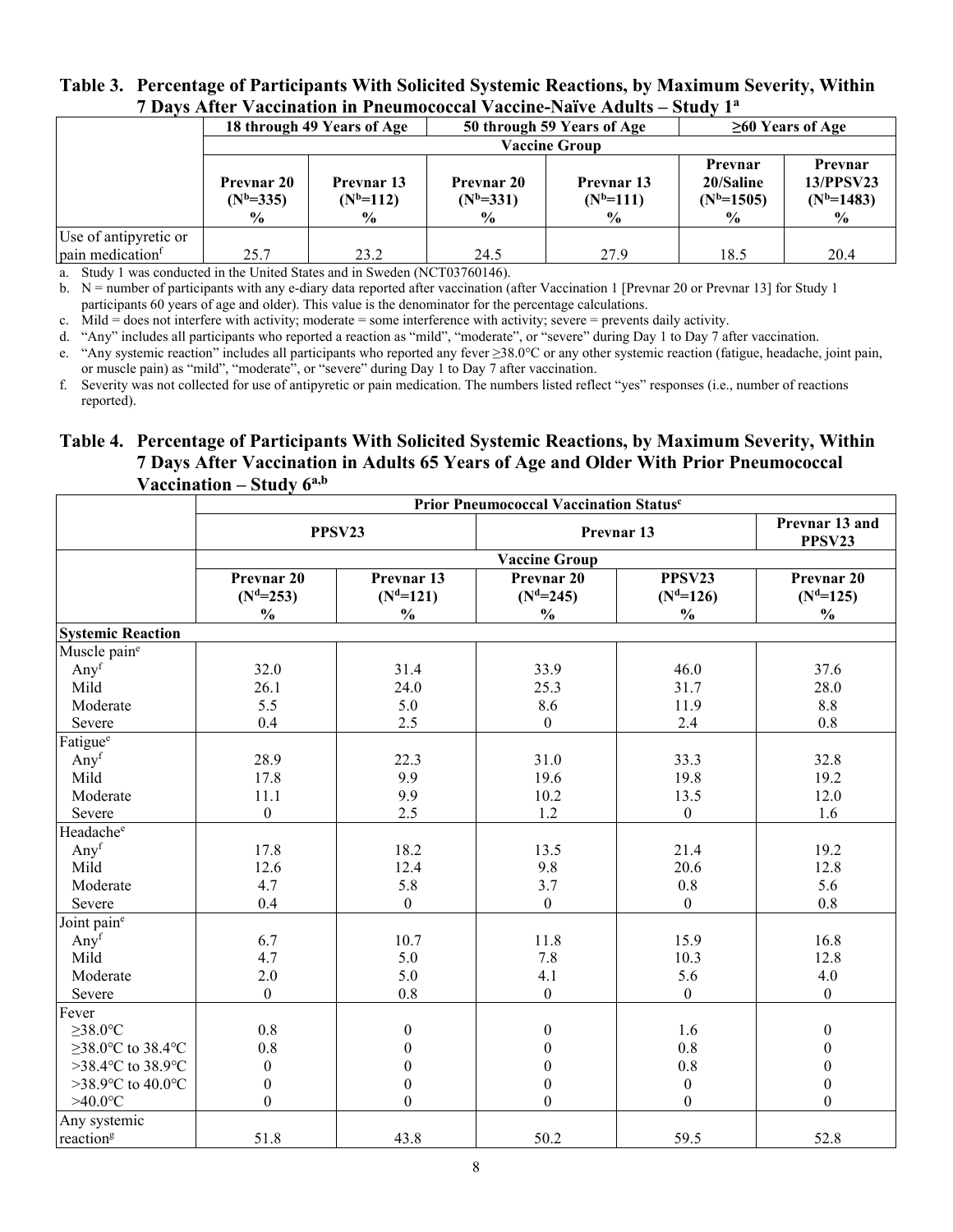#### **Table 4. Percentage of Participants With Solicited Systemic Reactions, by Maximum Severity, Within 7 Days After Vaccination in Adults 65 Years of Age and Older With Prior Pneumococcal Vaccination – Study 6a,b**

|                              | Prior Pneumococcal Vaccination Status <sup>c</sup> |                                            |                                         |                                          |                                          |  |  |  |
|------------------------------|----------------------------------------------------|--------------------------------------------|-----------------------------------------|------------------------------------------|------------------------------------------|--|--|--|
|                              | PPSV <sub>23</sub>                                 |                                            | Prevnar 13                              |                                          | Prevnar 13 and<br>PPSV23                 |  |  |  |
|                              |                                                    |                                            | <b>Vaccine Group</b>                    |                                          |                                          |  |  |  |
|                              | <b>Prevnar 20</b><br>$(N^d=253)$<br>$\frac{6}{9}$  | Prevnar 13<br>$(N^d=121)$<br>$\frac{6}{9}$ | <b>Prevnar 20</b><br>$(Nd=245)$<br>$\%$ | PPSV <sub>23</sub><br>$(Nd=126)$<br>$\%$ | <b>Prevnar 20</b><br>$(N^d=125)$<br>$\%$ |  |  |  |
| <b>Systemic Reaction</b>     |                                                    |                                            |                                         |                                          |                                          |  |  |  |
| Use of antipyretic or        |                                                    |                                            |                                         |                                          |                                          |  |  |  |
| pain medication <sup>h</sup> | 15.8                                               | 14.9                                       | 17.1                                    | 19.8                                     | 17.6                                     |  |  |  |

a. Study 6 was conducted in the United States and in Sweden (NCT03835975).

b. Open-label administration of Prevnar 20.

c. Includes participants who previously received either PPSV23  $\geq 1$  to  $\leq 5$  years before enrollment (PPSV23), Prevnar 13  $\geq 6$  months before enrollment (Prevnar 13), or Prevnar 13 followed by PPSV23 ≥1 year before enrollment (Prevnar 13 and PPSV23) in the study.

d.  $N =$  number of participants with any e-diary data reported after vaccination. This value is the denominator for the percentage calculations.

e. Mild = does not interfere with activity; moderate = interferes with activity; severe = prevents daily activity.

f. "Any" includes all participants who reported a reaction as "mild", "moderate", or "severe" during Day 1 to Day 7 after vaccination.

g. "Any systemic reaction" includes all participants who reported any fever ≥38.0°C or any other systemic reaction (fatigue, headache, joint pain, or muscle pain) as "mild", "moderate", or "severe" during Day 1 to Day 7 after vaccination.

h. Severity was not collected for use of antipyretic or pain medication. The numbers listed reflect "yes" responses (i.e., number of reactions reported).

### **6.2 Postmarketing Experience With Prevnar 13**

The postmarketing safety experience with Prevnar 13 is relevant to Prevnar 20 since the vaccines are manufactured and formulated similarly and contain 13 of the same polysaccharide conjugates. These adverse reactions are included based on one or more of the following factors: severity, frequency of reporting, or strength of evidence for a causal relationship to Prevnar 13 vaccine in adults. Because these reactions are reported voluntarily from a population of uncertain size, it is not always possible to reliably estimate their frequency or establish a causal relationship to product exposure. The following adverse reactions have been spontaneously reported during postapproval use of Prevnar 13 and may also be seen in postmarketing experience with Prevnar 20. Reactions reported in the postmarketing experience and which pertain only to pediatric populations are not included in this listing.

- Immune System Disorders: Anaphylactic/anaphylactoid reaction, including shock
- Skin and Subcutaneous Tissue Disorders: Angioneurotic edema, Erythema multiforme
- Blood and lymphatic system disorders: Lymphadenopathy localized to the region of the injection site
- General Disorders and Administration Site Conditions: Vaccination-site dermatitis, vaccination-site pruritus, vaccination-site urticaria

### **7 DRUG INTERACTIONS**

### **7.1 Prior Vaccination with PNEUMOVAX 23**

Receipt of PPSV23 1 to 5 years prior to Prevnar 20 resulted in diminished OPA geometric mean titers (GMTs) to Prevnar 20 compared to OPA GMTs in recipients who received Prevnar 13 at least 6 months previously, and compared to OPA GMTs in recipients who received Prevnar 13 followed by PPSV23, with the last dose of PPSV23 given at least 1 year prior to Prevnar 20 *[see Clinical Studies (14.2)]*.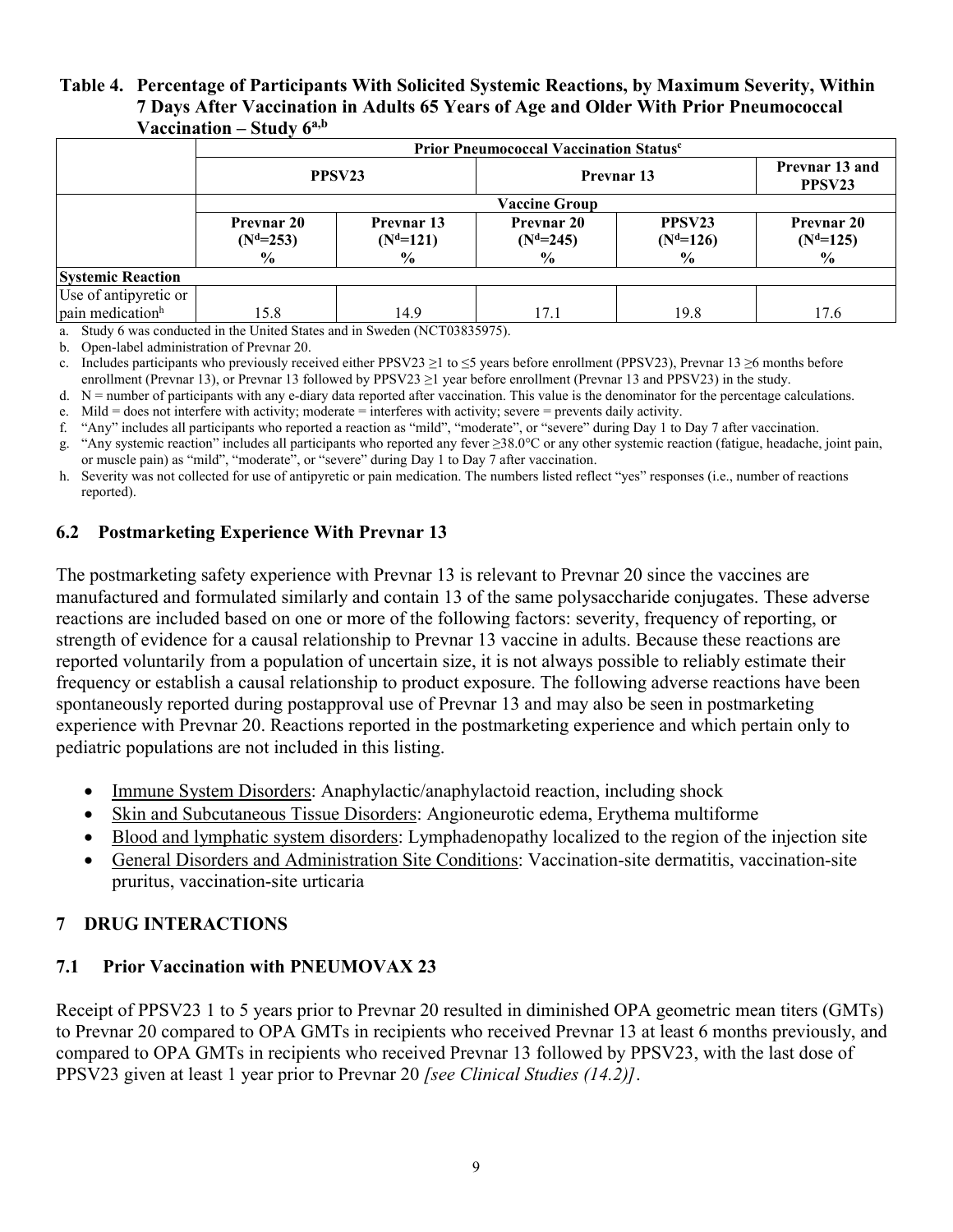### **7.2 Immunosuppressive Therapies**

Individuals with impaired immune responsiveness due to the use of immunosuppressive therapy (including irradiation, corticosteroids, antimetabolites, alkylating agents, and cytotoxic agents) may not respond optimally to Prevnar 20.

## **8 USE IN SPECIFIC POPULATIONS**

### **8.1 Pregnancy**

### Risk Summary

All pregnancies have a risk of birth defect, loss, or other adverse outcomes. In the US general population, the estimated background risk of major birth defects and miscarriage in clinically recognized pregnancies is 2% to 4% and 15% to 20%, respectively. There are no adequate and well-controlled studies of Prevnar 20 in pregnant women. Available data on Prevnar 20 administered to pregnant women are insufficient to inform vaccine-associated risks in pregnancy.

A developmental toxicity study was performed in female rabbits administered Prevnar 20 prior to mating and during gestation. The dose was 0.5 mL at each occasion (a single human dose is 0.5 mL). This study revealed no evidence of harm to the fetus due to Prevnar 20 *(see Data)*.

### Data

### *Animal Data*

In a developmental toxicity study, female rabbits were administered Prevnar 20 by intramuscular injection twice prior to mating (17 days and 4 days prior to mating) and twice during gestation (Gestation Days 10 and 24), 0.5 mL/rabbit/occasion (a single human dose). No adverse effects on pre-weaning development were observed. There were no vaccine-related fetal malformations or variations.

### **8.2 Lactation**

### Risk Summary

It is not known whether Prevnar 20 is excreted in human milk. Data are not available to assess the effects of Prevnar 20 on the breastfed infant or on milk production/excretion. The developmental and health benefits of breastfeeding should be considered along with the mother's clinical need for Prevnar 20 and any potential adverse effects on the breastfed child from Prevnar 20 or from the underlying maternal condition. For preventive vaccines, the underlying maternal condition is susceptibility to disease prevented by the vaccine.

### **8.4 Pediatric Use**

The safety and effectiveness of Prevnar 20 in individuals younger than 18 years of age have not been established.

### **8.5 Geriatric Use**

Of the total number of Prevnar 20 recipients 18 years of age and older evaluated for safety in the 3 main clinical trials (N=4263), 26.7% (n=1138) were 65 years of age and older and 1.7% (n=72) were 80 years of age and older *[see Clinical Studies (14.2)]*.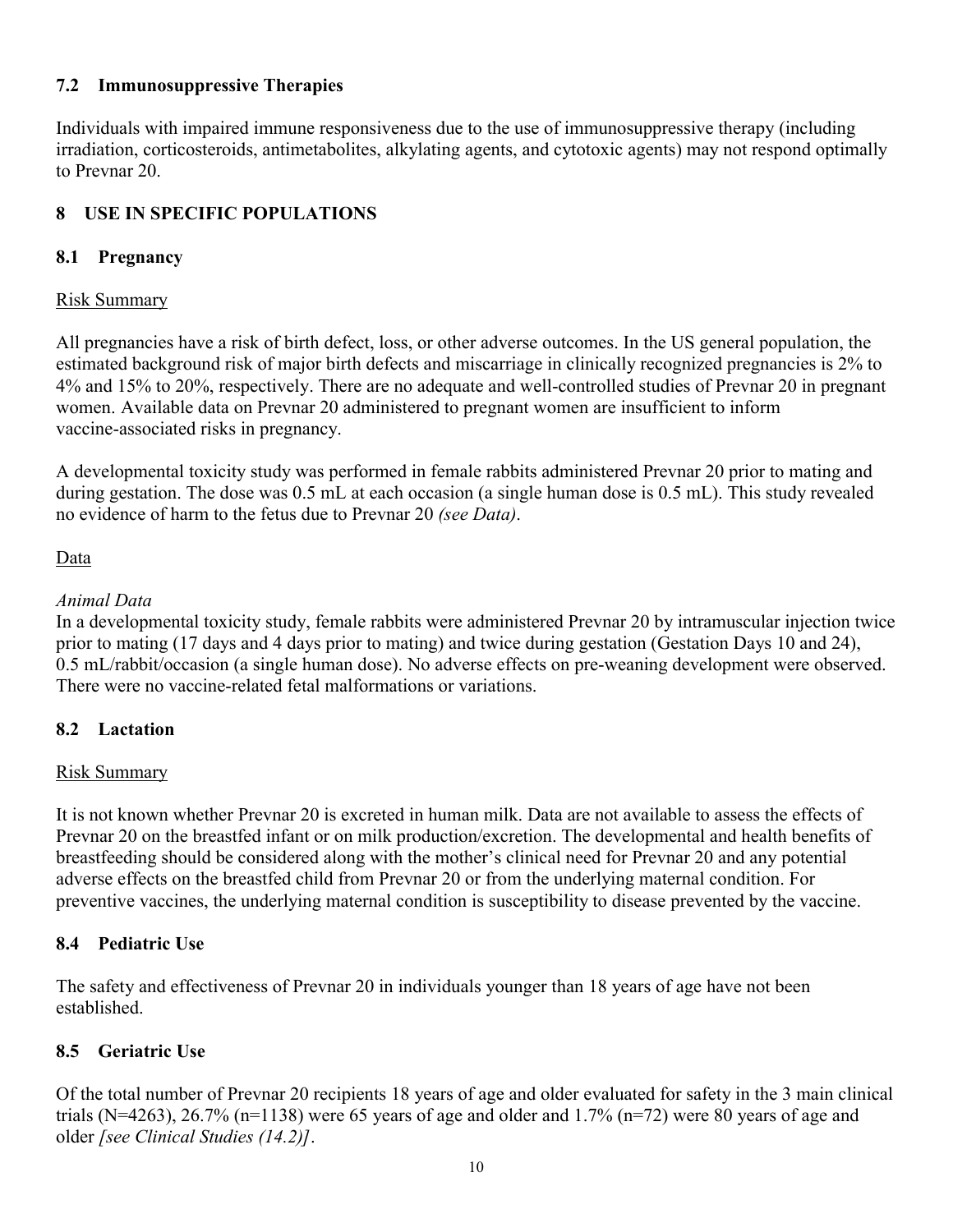Prevnar 20 recipients 70 through 79 years of age and ≥80 years of age had lower OPA GMTs for all pneumococcal serotypes compared to Prevnar 20 recipients 18 through 49 years, 50 through 59, and 60 through 64 years of age *[see Clinical Studies (14.1)]*.

## **11 DESCRIPTION**

Prevnar 20, Pneumococcal 20-valent Conjugate Vaccine is a sterile suspension of saccharides of the capsular antigens of *S. pneumoniae* serotypes 1, 3, 4, 5, 6A, 6B, 7F, 8, 9V, 10A, 11A, 12F, 14, 15B, 18C, 19A, 19F, 22F, 23F, and 33F, individually linked to non-toxic diphtheria CRM<sup>197</sup> protein. Each serotype is grown in soy peptone broth. The individual polysaccharides are purified by a series of chemical and physical methods. The polysaccharides are chemically activated and then directly conjugated to the carrier protein  $\rm{CRM}_{197}$ , to form the glycoconjugate. CRM<sup>197</sup> is a non-toxic variant of diphtheria toxin isolated from cultures of *Corynebacterium diphtheriae* strain C7 (β197) grown in a casamino acids and yeast extract-based medium or in a chemicallydefined medium. CRM<sup>197</sup> is purified by a series of chemical and physical methods. The individual glycoconjugates are purified by a series of chemical and physical methods and analyzed for saccharide to protein ratios, molecular size, free saccharide, and free protein.

The individual glycoconjugates are compounded to formulate Prevnar 20. Potency of the formulated vaccine is determined by quantification of each of the saccharide antigens and by the saccharide to protein ratios in the individual glycoconjugates. Each 0.5 mL dose of the vaccine is formulated to contain approximately 2.2 μg of each of *S. pneumoniae* serotypes 1, 3, 4, 5, 6A, 7F, 8, 9V, 10A, 11A, 12F, 14, 15B, 18C, 19A, 19F, 22F, 23F, 33F saccharides, 4.4 μg of 6B saccharides, 51 μg CRM<sup>197</sup> carrier protein, 100 μg polysorbate 80, 295 μg succinate buffer, 4.4 mg sodium chloride, and 125 μg aluminum as aluminum phosphate adjuvant.

## **12 CLINICAL PHARMACOLOGY**

### **12.1 Mechanism of Action**

Protection against pneumococcal disease is conferred mainly by opsonophagocytic killing of *S. pneumoniae.* Prevnar 20 generates functional antibodies as measured by opsonophagocytic activity (OPA).

The effectiveness of Prevnar 20 was assessed by measuring serotype-specific serum OPA of antibodies at 1 month post vaccination.

An opsonic antibody titer that is predictive of protection against invasive pneumococcal disease or pneumococcal pneumonia has not been established.

## **13 NONCLINICAL TOXICOLOGY**

### **13.1 Carcinogenesis, Mutagenesis, Impairment of Fertility**

Prevnar 20 has not been evaluated for the potential to cause carcinogenicity, genotoxicity, or impairment of male fertility. Vaccination of female rabbits with Prevnar 20 had no effect on female fertility *[see Use in Specific Populations (8.1)]*.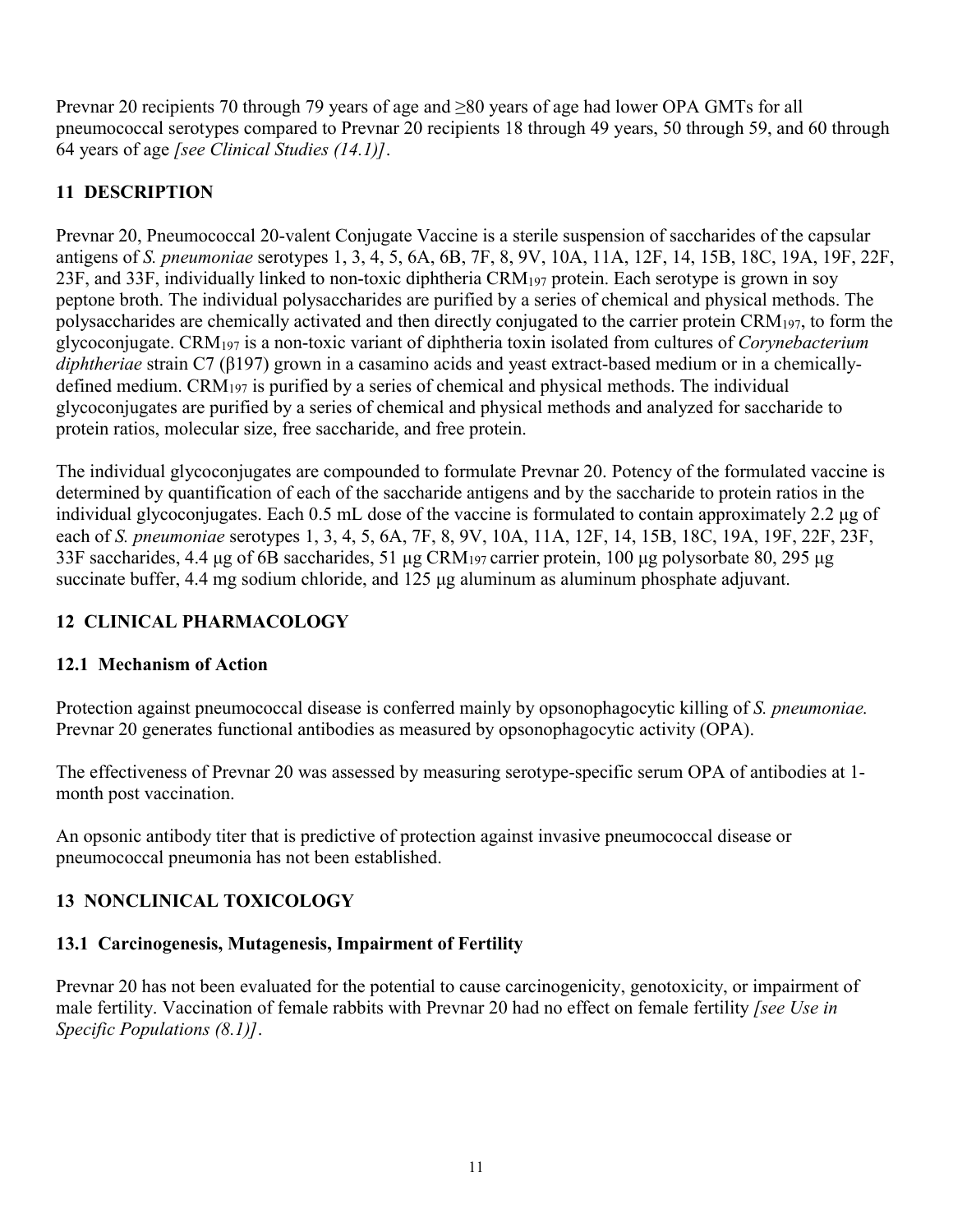### **14 CLINICAL STUDIES**

### **14.1 Prevnar 13 Adult Efficacy Data**

Efficacy and effectiveness of Prevnar 13 are relevant to Prevnar 20, since the vaccines are manufactured similarly and contain 13 of the same polysaccharide conjugates.

The efficacy of Prevnar 13 against vaccine-type (VT) pneumococcal community-acquired pneumonia (CAP) and invasive pneumococcal disease (IPD) was assessed in a randomized, double-blind, placebo-controlled study (Community-Acquired Pneumonia Immunization Trial in Adults [CAPiTA]) conducted over ~4 years in the Netherlands. A total of 84,496 participants 65 years of age and older received a single dose of either Prevnar 13 or placebo in a 1:1 randomization; 42,240 participants were vaccinated with Prevnar 13 and 42,256 participants were vaccinated with placebo. Chronic medical conditions (asthma, diabetes, heart, liver, and/or lung diseases) were reported in 42.3% of study participants at baseline.

The primary objective was to demonstrate the efficacy of Prevnar 13 in the prevention of a first episode of confirmed VT-CAP (defined as presence of  $\geq$ 2 specified clinical criteria, chest X-ray consistent with CAP as determined by a central committee of radiologists, and positive VT-specific urinary antigen detection assay [UAD] or isolation of VT *S. pneumoniae* from blood or other sterile site). The secondary objectives were to demonstrate the efficacy of Prevnar 13 in the prevention of a first episode of 1) confirmed nonbacteremic/noninvasive (NB/NI) VT-CAP (an episode of VT-CAP for which the blood culture result and any other sterile site culture results were negative for *S. pneumoniae*) and 2) VT-IPD (the presence of *S. pneumoniae* in a sterile site).

Surveillance for suspected pneumonia and IPD began immediately after vaccination and continued through identification of a prespecified number of cases. Participants who had a CAP or IPD episode with symptom onset less than 14 days after vaccination were excluded from all analyses.

The median duration of follow-up per participant was 3.93 years. Prevnar 13 demonstrated statistically significant vaccine efficacy (VE) in preventing first episodes of VT pneumococcal CAP, NB/NI VT pneumococcal CAP, and VT-IPD (see Table 5).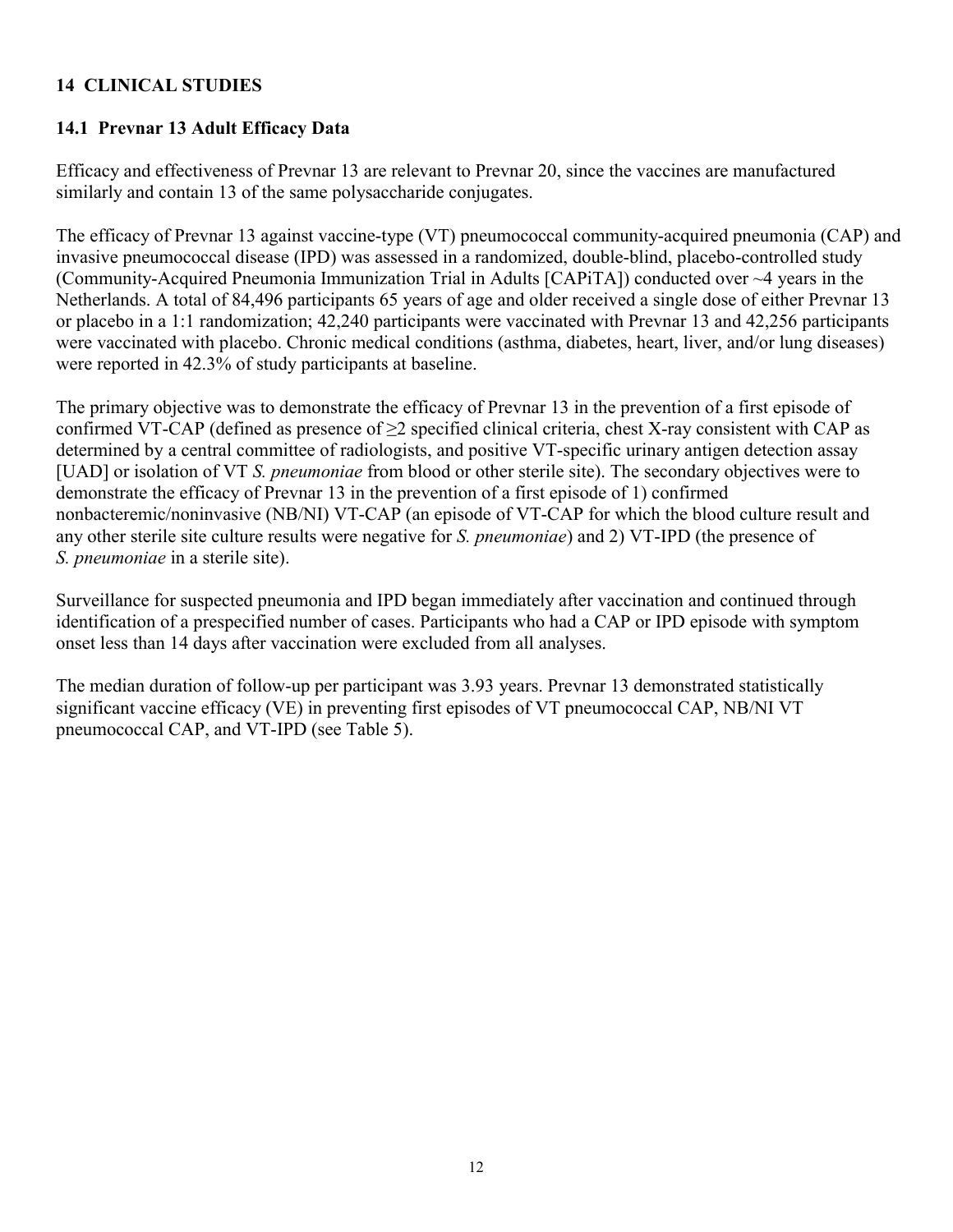### **Table 5. Vaccine Efficacy for the Primary and Secondary Efficacy Endpoints – Per-Protocol Population**

|                                                                                       |                                              | <b>Vaccine Group</b> |             |       |                       |
|---------------------------------------------------------------------------------------|----------------------------------------------|----------------------|-------------|-------|-----------------------|
|                                                                                       |                                              | <b>Prevnar 13</b>    | Placebo     |       |                       |
|                                                                                       |                                              | $N=42,240$           | $N=42,256$  |       |                       |
| <b>Efficacy Endpoint</b>                                                              | <b>Total</b><br>Number of<br><b>Episodes</b> | $\mathbf n$          | $\mathbf n$ | VE(%) | $(95.2\% \text{ CI})$ |
| <b>Primary endpoint:</b><br>First case of confirmed VT<br>pneumococcal CAP            | 139                                          | 49                   | 90          | 45.6  | (21.8, 62.5)          |
| <b>Secondary endpoint:</b><br>First episode of confirmed NB/NI<br>VT pneumococcal CAP | 93                                           | 33                   | 60          | 45    | (14.2, 65.3)          |
| <b>Secondary endpoint:</b><br>First episode of VT-IPD                                 | 35                                           | 7                    | 28          | 75    | (41.1, 90.9)          |

Abbreviations: CAP = community-acquired pneumonia; CI = confidence interval; NB/NI = nonbacteremic/noninvasive;

 $IPD =$  invasive pneumococcal disease;  $VE =$  vaccine efficacy;  $VT =$  vaccine-type.

## **14.2 Prevnar 20 Clinical Trials**

### Immunogenicity of Prevnar 20 in Pneumococcal Vaccine Naïve Adults

Prevnar 20 effectiveness against invasive pneumococcal disease caused by the 20 vaccine serotypes and against pneumonia caused by the 13 serotypes in Prevnar 13 was inferred from comparative immunogenicity to US-licensed pneumococcal vaccines (Prevnar 13 and PPSV23). Study 1, conducted in the United States and Sweden, was designed to evaluate immunologic noninferiority of Prevnar 20 to Prevnar 13 (for the 13 original *S. pneumoniae* serotypes) and PPSV23 (for the 7 new *S. pneumoniae* serotypes) in pneumococcal vaccine naive adults ≥60 years of age. Immune responses elicited by Prevnar 20 and the control pneumococcal vaccines were measured by an OPA assay. OPA assays were used to measure functional antibodies to *S. pneumoniae*.

Study 1 included healthy adults and immunocompetent adults with stable underlying conditions, including chronic cardiovascular disease, chronic pulmonary disease, renal disorders, diabetes mellitus, chronic liver disease, and medical risk conditions and behaviors (e.g., smoking) that are known to increase the risk of serious pneumococcal pneumonia and IPD. A stable medical condition was defined as a medical condition not requiring significant change in therapy in the previous 6 weeks (i.e., change to new therapy category due to worsening disease) or any hospitalization for worsening disease within 12 weeks before receipt of the study vaccine.

### Comparison of Immune Responses of Prevnar 20 to Prevnar 13 and PPSV23 in Pneumococcal Vaccine Naïve Adults ≥60 Years of Age

In a randomized, active-controlled, double-blind noninferiority clinical trial (Study 1) of Prevnar 20 in the United States and Sweden, pneumococcal vaccine -naïve adults 18 years of age and older were enrolled into 1 of 3 cohorts based on their age at enrollment and randomized to receive either Prevnar 20 or control. Participants 60 years of age and older were randomly assigned (1:1 ratio) to Prevnar 20 followed 1 month later with saline placebo or to Prevnar 13 followed 1 month later with PPSV23.

Serotype-specific OPA GMTs were measured before the first vaccination and 1 month after each vaccination. Noninferiority of immune responses, OPA GMTs 1 month after vaccination, with Prevnar 20 to a control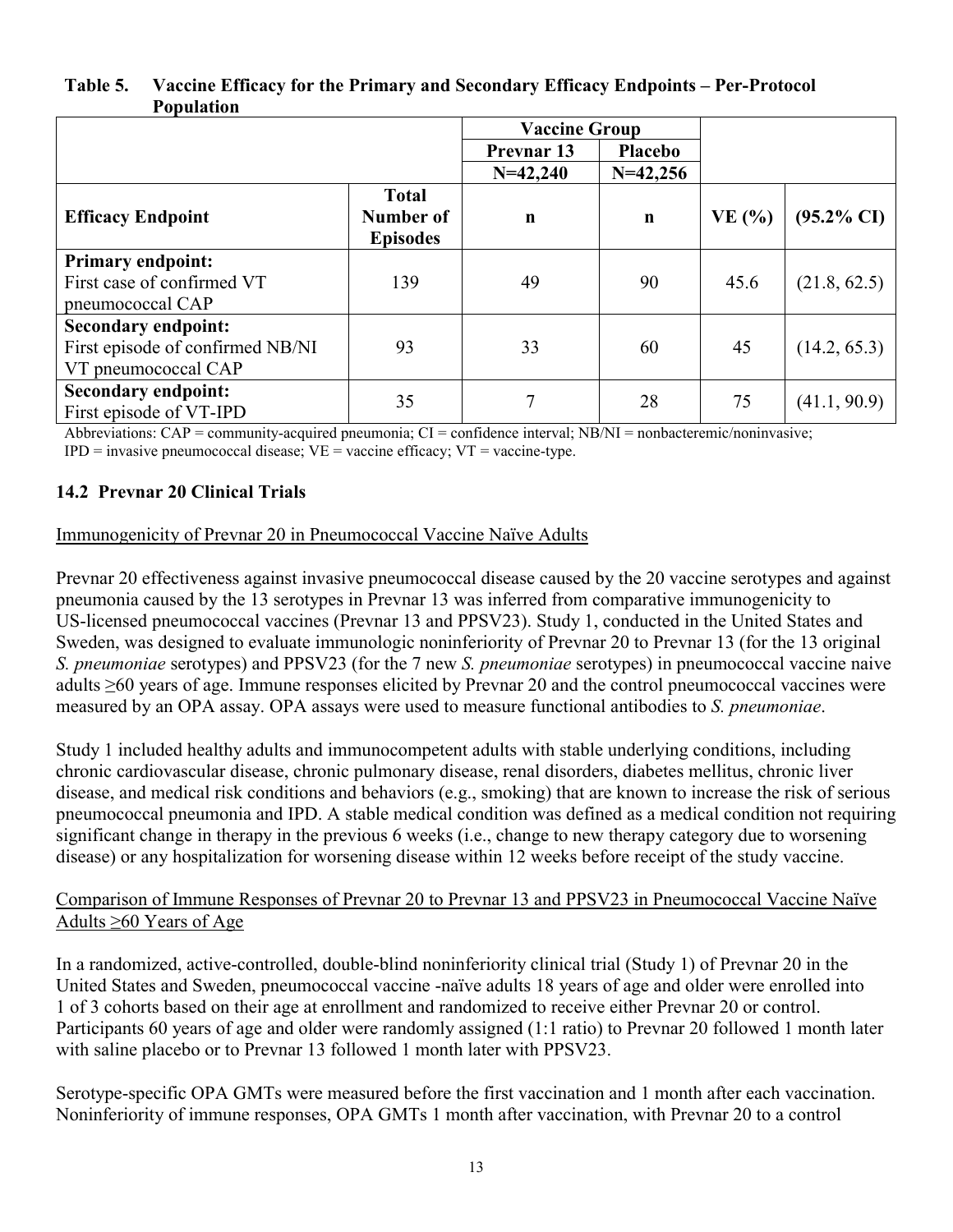vaccine for a serotype was declared if the lower bound of the 2 sided 95% CI for the GMT ratio (Prevnar 20/Prevnar 13; Prevnar 20/PPSV23) for that serotype was greater than 0.5.

In adults 60 years of age and older, immune responses to all 13 matched serotypes elicited by Prevnar 20 were noninferior to the immune responses to the serotypes elicited by Prevnar 13 one month after vaccination. Immune responses to 6 out of the 7 additional serotypes induced by Prevnar 20 were noninferior to the immune responses to these same serotypes induced by PPSV23 one month after vaccination. The response to serotype 8 missed the prespecified statistical noninferiority criterion by a small margin (the lower bound of the 2-sided 95% CI for the GMT ratio being 0.49 versus >0.50) (Table 6).

In supportive analyses, 77.8% of participants in the Prevnar 20 group achieved a ≥4-fold rise in serotype 8 OPA titers from before vaccination to 1 month post-vaccination.

|                 | 7 Additional Serotypes (Study 1)a,b,c,d      |                                   |                               |                                                       |  |  |  |  |  |
|-----------------|----------------------------------------------|-----------------------------------|-------------------------------|-------------------------------------------------------|--|--|--|--|--|
|                 | Prevnar <sub>20</sub><br>$(N = 1157 - 1430)$ | Prevnar 13<br>$(N = 1390 - 1419)$ | PPSV23<br>$(N = 1201 - 1319)$ | Vaccine<br>Comparison                                 |  |  |  |  |  |
|                 | GMT <sup>e</sup>                             | GMT <sup>e</sup>                  | GMT <sup>e</sup>              | <b>GMT Ratio<sup>e</sup></b><br>$(95\% \text{ CI})^e$ |  |  |  |  |  |
| <b>Serotype</b> |                                              |                                   |                               |                                                       |  |  |  |  |  |
| $\mathbf{1}$    | 123                                          | 154                               |                               | 0.80<br>(0.71, 0.90)                                  |  |  |  |  |  |
| $\mathfrak{Z}$  | 41                                           | 48                                |                               | 0.85<br>(0.78, 0.93)                                  |  |  |  |  |  |
| $\overline{4}$  | 509                                          | 627                               |                               | 0.81<br>(0.71, 0.93)                                  |  |  |  |  |  |
| $\mathfrak s$   | 92                                           | 110                               |                               | 0.83<br>(0.74, 0.94)                                  |  |  |  |  |  |
| 6A              | 889                                          | 1165                              |                               | 0.76<br>(0.66, 0.88)                                  |  |  |  |  |  |
| 6 <sub>B</sub>  | 1115                                         | 1341                              |                               | 0.83<br>(0.73, 0.95)                                  |  |  |  |  |  |
| $7\mathrm{F}$   | 969                                          | 1129                              |                               | 0.86<br>(0.77, 0.96)                                  |  |  |  |  |  |
| 9V              | 1456                                         | 1568                              |                               | 0.93<br>(0.82, 1.05)                                  |  |  |  |  |  |
| 14              | 747                                          | 747                               |                               | 1.00<br>(0.89, 1.13)                                  |  |  |  |  |  |
| 18C             | 1253                                         | 1482                              |                               | 0.85<br>(0.74, 0.97)                                  |  |  |  |  |  |
| 19A             | 518                                          | 645                               |                               | 0.80<br>(0.71, 0.90)                                  |  |  |  |  |  |
| 19F             | 266                                          | 333                               |                               | 0.80<br>(0.70, 0.91)                                  |  |  |  |  |  |
| 23F             | 277                                          | 335                               |                               | 0.83<br>(0.70, 0.97)                                  |  |  |  |  |  |

# **Table 6. OPA GMTs 1 Month After Vaccination in Adults 60 Years of Age and Older Given Prevnar 20 Compared to Prevnar 13 for the 13 Matched Serotypes and PPSV23 for the**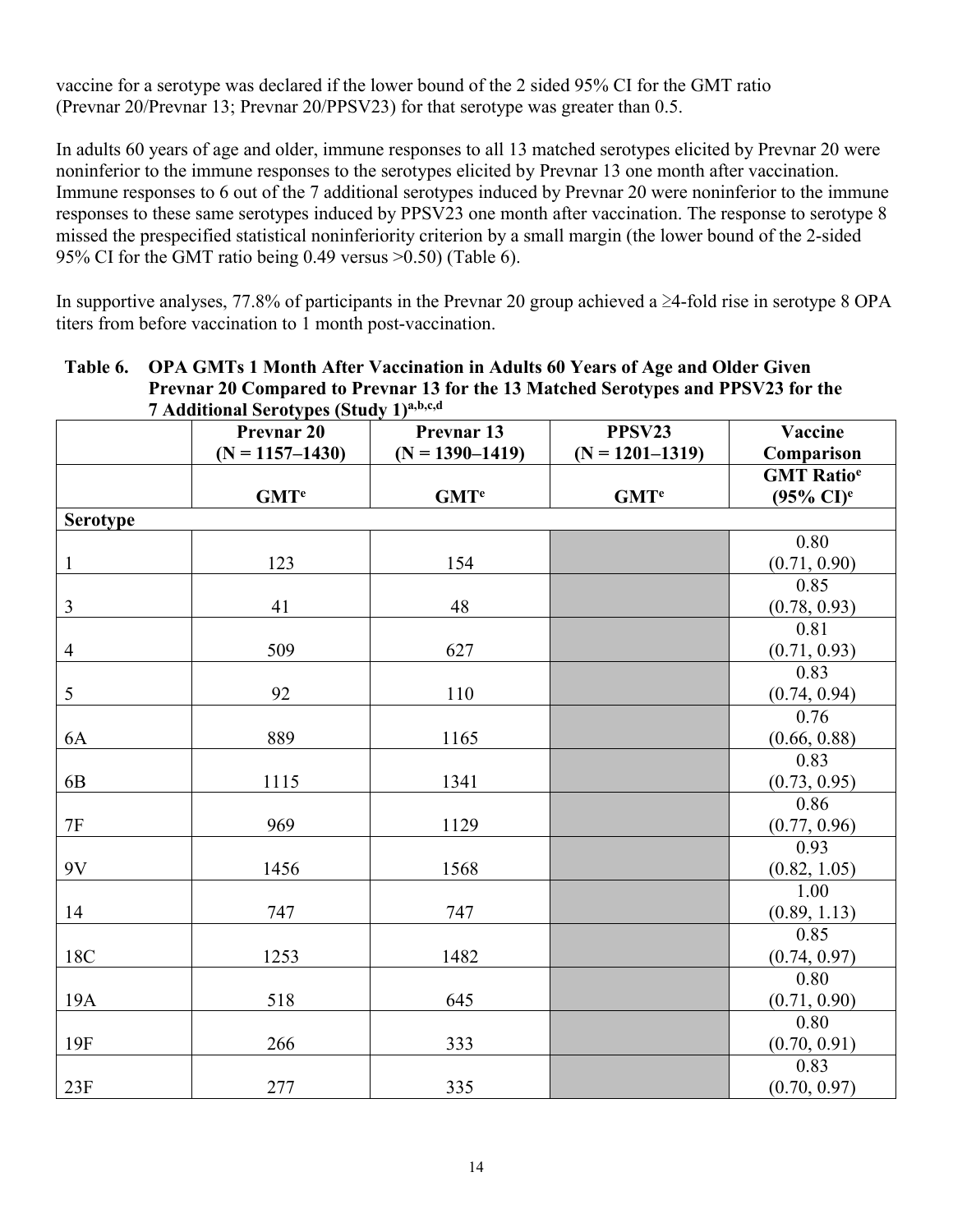#### **Table 6. OPA GMTs 1 Month After Vaccination in Adults 60 Years of Age and Older Given Prevnar 20 Compared to Prevnar 13 for the 13 Matched Serotypes and PPSV23 for the 7 Additional Serotypes (Study 1)a,b,c,d**

|                             | $\frac{1}{2}$ requirement survey pus (state) 1)<br><b>Prevnar 20</b> | Prevnar 13          | PPSV23                 | Vaccine                      |
|-----------------------------|----------------------------------------------------------------------|---------------------|------------------------|------------------------------|
|                             | $(N = 1157 - 1430)$                                                  | $(N = 1390 - 1419)$ | $(N = 1201 - 1319)$    | Comparison                   |
|                             |                                                                      |                     |                        | <b>GMT Ratio<sup>e</sup></b> |
|                             | <b>GMT<sup>e</sup></b>                                               | GMT <sup>e</sup>    | <b>GMT<sup>e</sup></b> | $(95\% \text{ CI})^e$        |
| <b>Additional Serotypes</b> |                                                                      |                     |                        |                              |
|                             |                                                                      |                     |                        | 0.55                         |
| 8                           | 466                                                                  |                     | 848                    | (0.49, 0.62)                 |
|                             |                                                                      |                     |                        | 1.86                         |
| 10A                         | 2008                                                                 |                     | 1080                   | (1.63, 2.12)                 |
|                             |                                                                      |                     |                        | 1.75                         |
| 11A                         | 4427                                                                 |                     | 2535                   | (1.52, 2.01)                 |
|                             |                                                                      |                     |                        | 1.48                         |
| 12F                         | 2539                                                                 |                     | 1717                   | (1.27, 1.72)                 |
|                             |                                                                      |                     |                        | 3.12                         |
| 15B                         | 2398                                                                 |                     | 769                    | (2.62, 3.71)                 |
|                             |                                                                      |                     |                        | 1.99                         |
| 22F                         | 3666                                                                 |                     | 1846                   | (1.70, 2.32)                 |
|                             |                                                                      |                     |                        | 1.38                         |
| 33F                         | 5126                                                                 |                     | 3721                   | (1.21, 1.57)                 |

Abbreviations:  $CI =$  confidence interval; GMT = geometric mean titer; LLOQ = lower limit of quantitation; N = number of participants; OPA = opsonophagocytic activity; PPSV23 = pneumococcal polysaccharide vaccine (23-valent).

a. Study 1 was conducted in the United States and in Sweden (NCT03760146).

b. Noninferiority for a serotype was met if the lower bound of the 2-sided 95% CI for the GMT ratio (ratio of Prevnar 20/comparator) was greater than 0.5 (2-fold criterion for noninferiority).

c. Assay results below the LLOQ were set to  $0.5 \times$  LLOQ in the analysis.

d. Evaluable immunogenicity population.

e. GMTs, GMT ratios, and the associated 2-sided CIs were based on analysis of log-transformed OPA titers using a regression model with vaccine group, sex, smoking status, age at vaccination in years, and baseline log-transformed OPA titers.

#### Immunobridging in Pneumococcal Vaccine Naïve Adults 18 Through 59 Years of Age

In Study 1 (described above), the effectiveness of Prevnar 20 in adults 50 through 59 years of age and in adults 18 through 49 years of age was inferred following comparison of the immune response to each of the 20 vaccine serotypes in each of these age groups to the corresponding serotype-specific immune responses in adults 60 through 64 years of age following Prevnar 20 (immunobridging). In Study 1, pneumococcal vaccine-naïve participants 50 through 59 years of age and 18 through 49 years of age were randomly assigned (3:1 ratio) to receive 1 vaccination with Prevnar 20 or Prevnar 13. Serotype-specific OPA GMTs were measured before vaccination and 1 month after vaccination. A comparative analysis of Prevnar 20 in the younger age group versus Prevnar 20 in adults 60 through 64 years of age for each vaccine serotype was performed to support the indication in adults 18 through 49 years of age and 50 through 59 years of age. Immunobridging was to be declared successful if the lower bound of the 2-sided 95% CI for the GMT ratio (Prevnar 20 in participants 18 through 49 years of age/60 through 64 years of age and in participants 50 through 59 years of age/60 through 64 years of age) for the 20 serotypes was >0.5 (2-fold). Prevnar 20 elicited serotype-specific immune responses to each of the 20 vaccine serotypes in both of the younger age groups that were within 2-fold of the corresponding serotype-specific responses in adults 60 through 64 years of age, when measured 1 month after vaccination (Table 7).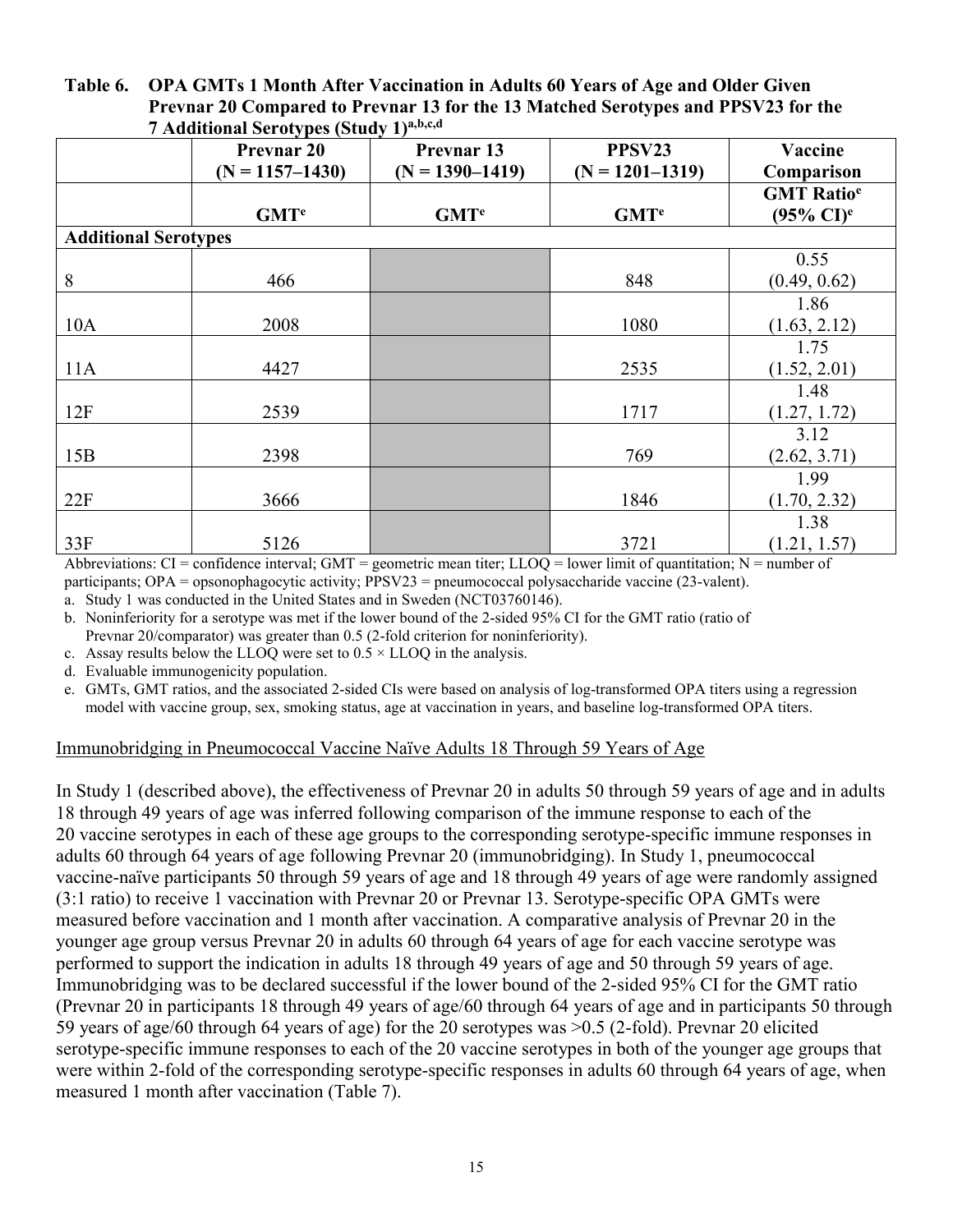|                         | THrough 37 Tears of Age to Adults by Through 64 Tears of Age (Study T)<br>18–49 Years |                         |                               |                         |                   | <b>50–59 Years</b>           |
|-------------------------|---------------------------------------------------------------------------------------|-------------------------|-------------------------------|-------------------------|-------------------|------------------------------|
|                         | 18-49 Years                                                                           | 60-64 Years             | <b>Relative to</b>            | <b>50–59 Years</b>      | 60–64 Years       | <b>Relative to</b>           |
|                         | $(N = 251 - 317)$                                                                     | $(N = 765 - 941)$       | 60–64 Years                   | $(N = 266 - 320)$       | $(N = 765 - 941)$ | 60–64 Years                  |
|                         |                                                                                       |                         | <b>GMT</b> Ratio <sup>e</sup> |                         |                   | <b>GMT Ratio<sup>e</sup></b> |
|                         | GMT <sup>e</sup>                                                                      | <b>GMT</b> <sup>e</sup> | $(95\% \text{ CI})^e$         | <b>GMT</b> <sup>e</sup> | GMT <sup>e</sup>  | $(95\% \text{ CI})^e$        |
| <b>Serotype</b>         |                                                                                       |                         |                               |                         |                   |                              |
|                         |                                                                                       |                         | 1.23                          |                         |                   | 1.03                         |
|                         | 163                                                                                   | 132                     | (1.01, 1.50)                  | 136                     | 132               | (0.84, 1.26)                 |
|                         |                                                                                       |                         | 1.00                          |                         |                   | 1.06                         |
| $\overline{\mathbf{3}}$ | 42                                                                                    | 42                      | (0.87, 1.16)                  | 43                      | 41                | (0.92, 1.22)                 |
|                         |                                                                                       |                         | 3.31                          |                         |                   | 1.10                         |
| $\overline{4}$          | 1967                                                                                  | 594                     | $\frac{(2.65, 4.13)}{1.11}$   | 633                     | 578               | (0.87, 1.38)                 |
|                         |                                                                                       |                         |                               |                         |                   | 0.88                         |
| 5                       | 108                                                                                   | 97                      | (0.91, 1.36)                  | 85                      | 97                | (0.72, 1.07)                 |
|                         |                                                                                       |                         | 3.84                          |                         |                   | 1.21                         |
| 6A                      | 3931                                                                                  | 1023                    | (3.06, 4.83)                  | 1204                    | 997               | (0.95, 1.53)                 |
|                         |                                                                                       |                         | 3.41                          |                         |                   | 1.25                         |
| 6 <sub>B</sub>          | 4260                                                                                  | 1250                    | (2.73, 4.26)                  | 1503                    | 1199              | (1.00, 1.56)                 |
| <b>7F</b>               | 1873                                                                                  | 1187                    | 1.58                          | 1047                    |                   | 0.89                         |
|                         |                                                                                       |                         | (1.30, 1.91)<br>3.50          |                         | 1173              | (0.74, 1.07)<br>1.02         |
| 9V                      | 6041                                                                                  | 1727                    | (2.83, 4.33)                  | 1726                    | 1688              | (0.83, 1.26)                 |
|                         |                                                                                       |                         | 2.39                          |                         |                   | 1.25                         |
| 14                      | 1848                                                                                  | 773                     | (1.93, 2.96)                  | 926                     | 742               | (1.01, 1.54)                 |
|                         |                                                                                       |                         | 3.20                          |                         |                   | 1.33                         |
| 18C                     | 4460                                                                                  | 1395                    | (2.53, 4.04)                  | 1805                    | 1355              | (1.06, 1.68)                 |
|                         |                                                                                       |                         | 2.31                          |                         |                   | 1.03                         |
| 19A                     | 1415                                                                                  | 611                     | (1.91, 2.81)                  | 618                     | 600               | (0.85, 1.25)                 |
|                         |                                                                                       |                         | 2.17                          |                         |                   | 0.99                         |
| 19F                     | 655                                                                                   | 301                     | (1.76, 2.68)                  | 287                     | 290               | (0.80, 1.22)                 |
|                         |                                                                                       |                         | 4.80                          |                         |                   | 1.68                         |
| 23F                     | 1559                                                                                  | 325                     | (3.65, 6.32)                  | 549                     | 328               | (1.27, 2.22)                 |
|                         | <b>Additional Serotypes</b>                                                           |                         |                               |                         |                   |                              |
|                         |                                                                                       |                         | 1.71                          |                         |                   | 0.97                         |
| $\boldsymbol{8}$        | 867                                                                                   | 508                     | (1.38, 2.12)                  | 487                     | 502               | (0.78, 1.20)                 |
|                         |                                                                                       |                         | 1.62                          |                         |                   | 1.03                         |
| 10A                     | 4157                                                                                  | 2570                    | (1.31, 2.00)<br>1.32          | 2520                    | 2437              | (0.84, 1.28)<br>1.22         |
| 11A                     | 7169                                                                                  | 5420                    | (1.04, 1.68)                  | 6417                    | 5249              | (0.96, 1.56)                 |
|                         |                                                                                       |                         | 1.91                          |                         |                   | 1.11                         |
| 12F                     | 5875                                                                                  | 3075                    | (1.51, 2.41)                  | 3445                    | 3105              | (0.88, 1.39)                 |
|                         |                                                                                       |                         | 1.52                          |                         |                   | 1.17                         |
| 15B                     | 4601                                                                                  | 3019                    | (1.13, 2.05)                  | 3356                    | 2874              | (0.88, 1.56)                 |
|                         |                                                                                       |                         | 1.69                          |                         |                   | 0.90                         |
| 22F                     | 7568                                                                                  | 4482                    | (1.30, 2.20)                  | 3808                    | 4228              | (0.69, 1.17)                 |
|                         |                                                                                       |                         | 1.40                          |                         |                   | 1.02                         |
| 33F                     | 7977                                                                                  | 5693                    | (1.10, 1.79)                  | 5571                    | 5445              | (0.81, 1.30)                 |

**Table 7. Comparisons of OPA GMTs 1 Month After Prevnar 20 in Adults 18 Through 49 or 50 Through 59 Years of Age to Adults 60 Through 64 Years of Age (Study 1)a,b,c,d**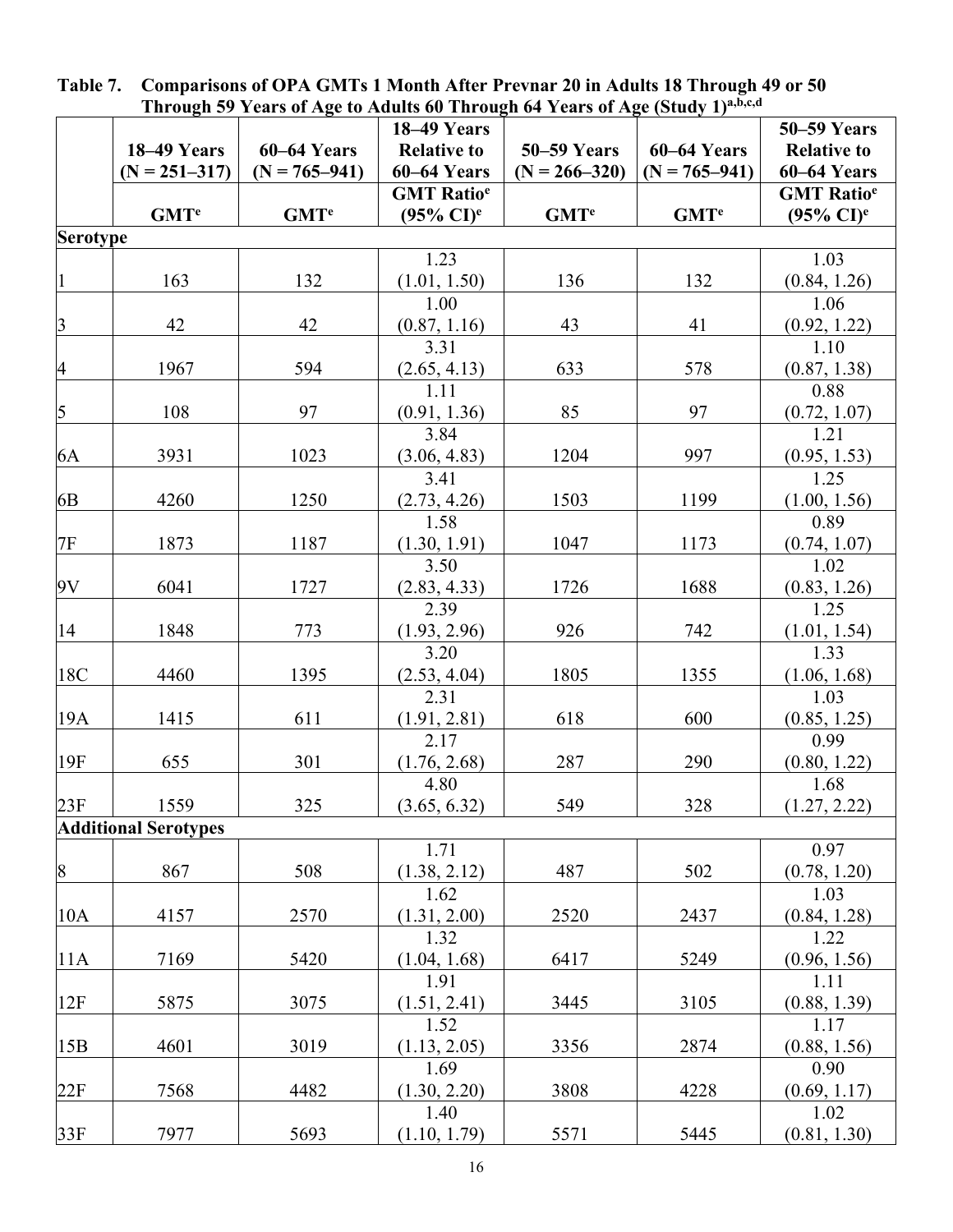### **Table 7. Comparisons of OPA GMTs 1 Month After Prevnar 20 in Adults 18 Through 49 or 50 Through 59 Years of Age to Adults 60 Through 64 Years of Age (Study 1)a,b,c,d**

|  |                   |                   | 18–49 Years                   |                   |                   | <b>50–59 Years</b>           |
|--|-------------------|-------------------|-------------------------------|-------------------|-------------------|------------------------------|
|  | 18–49 Years       | $60-64$ Years     | <b>Relative to</b>            | 50–59 Years       | 60–64 Years       | <b>Relative to</b>           |
|  | $(N = 251 - 317)$ | $(N = 765 - 941)$ | 60–64 Years                   | $(N = 266 - 320)$ | $(N = 765 - 941)$ | 60–64 Years                  |
|  |                   |                   | <b>GMT</b> Ratio <sup>e</sup> |                   |                   | <b>GMT Ratio<sup>e</sup></b> |
|  | GMT <sup>e</sup>  | GMT <sup>e</sup>  | $(95\% \text{ CI})^e$         | GMT <sup>e</sup>  | GMT <sup>e</sup>  | $(95\% \text{ CI})^e$        |

Abbreviations:  $CI =$  confidence interval; GMT = geometric mean titer; LLOQ = lower limit of quantitation;  $N =$  number of participants; OPA = opsonophagocytic activity; PPSV23 = pneumococcal polysaccharide vaccine 23-valent vaccine.

a. Study 1 was conducted in the United States and in Sweden (NCT03760146).

- b. Immunobridging for a serotype was met if the lower bound of the 2-sided 95% CI for the GMT ratio (ratio of younger age group/60 through 64 years of age group) was greater than 0.5 (2-fold success criterion).
- c. Assay results below the LLOQ were set to  $0.5 \times LLOQ$  in the analysis.
- d. Evaluable immunogenicity population.
- e. GMTs, GMT ratios, and the associated 2-sided CIs were based on analysis of log-transformed OPA titers using a regression model with age group, sex, smoking status, and baseline log-transformed OPA titers. The comparisons between adults 18 through 49 years of age and adults 60 through 64 years of age and between adults 50 through 59 years of age and adults 60 through 64 years of age were based on separate regression models.

### Immunogenicity of Prevnar 20 in Adults Previously Vaccinated With Pneumococcal Vaccine

A randomized, open-label clinical trial (Study 6) described immune responses to Prevnar 20 in adults 65 years of age and older previously vaccinated with PPSV23 ( $\geq$ 1 to  $\leq$ 5 years prior to enrollment), previously vaccinated with Prevnar 13 (≥6 months prior to enrollment), or previously vaccinated with Prevnar 13 followed by PPSV23 (with PPSV23 vaccination ≥1 year prior to enrollment). Participants in this clinical trial previously vaccinated with Prevnar 13 (Prevnar 13 only or followed by PPSV23) were enrolled at sites in the United States and participants previously vaccinated with PPSV23 only were also enrolled from Swedish sites (35.5% in that category). Immune responses elicited by Prevnar 20 were measured by an OPA assay.

OPA GMTs in participants who received PPSV23 1 to 5 years prior to Prevnar 20 were diminished compared to OPA GMTs in participants who received Prevnar 13 at least 6 months previously and compared to OPA GMTs in participants who received Prevnar 13 followed by PPSV23, with the last PPSV23 dose given at least 1 year prior to Prevnar 20.

### **16 HOW SUPPLIED/STORAGE AND HANDLING**

Pre-filled Syringe, 1 Dose (10 per package) – NDC 0005-2000-10. Pre-filled Syringe, 1 Dose (1 per package) – NDC 0005-2000-02.

After shipping, Prevnar 20 may arrive at temperatures between 2  $^{\circ}$ C to 25  $^{\circ}$ C (36  $^{\circ}$ F to 77  $^{\circ}$ F).

Upon receipt, store refrigerated at  $2 \text{ °C}$  to  $8 \text{ °C}$  (36  $\text{ °F}$  to 46  $\text{ °F}$ ).

Syringes should be stored in the refrigerator horizontally to minimize the resuspension time.

Do not freeze. Discard if the vaccine has been frozen.

Prevnar 20 should be administered as soon as possible after being removed from refrigeration.

Prevnar 20 can be administered provided total (cumulative multiple excursions) time out of refrigeration (at temperatures between 8 °C and 25 °C) does not exceed 96 hours. Cumulative multiple excursions between